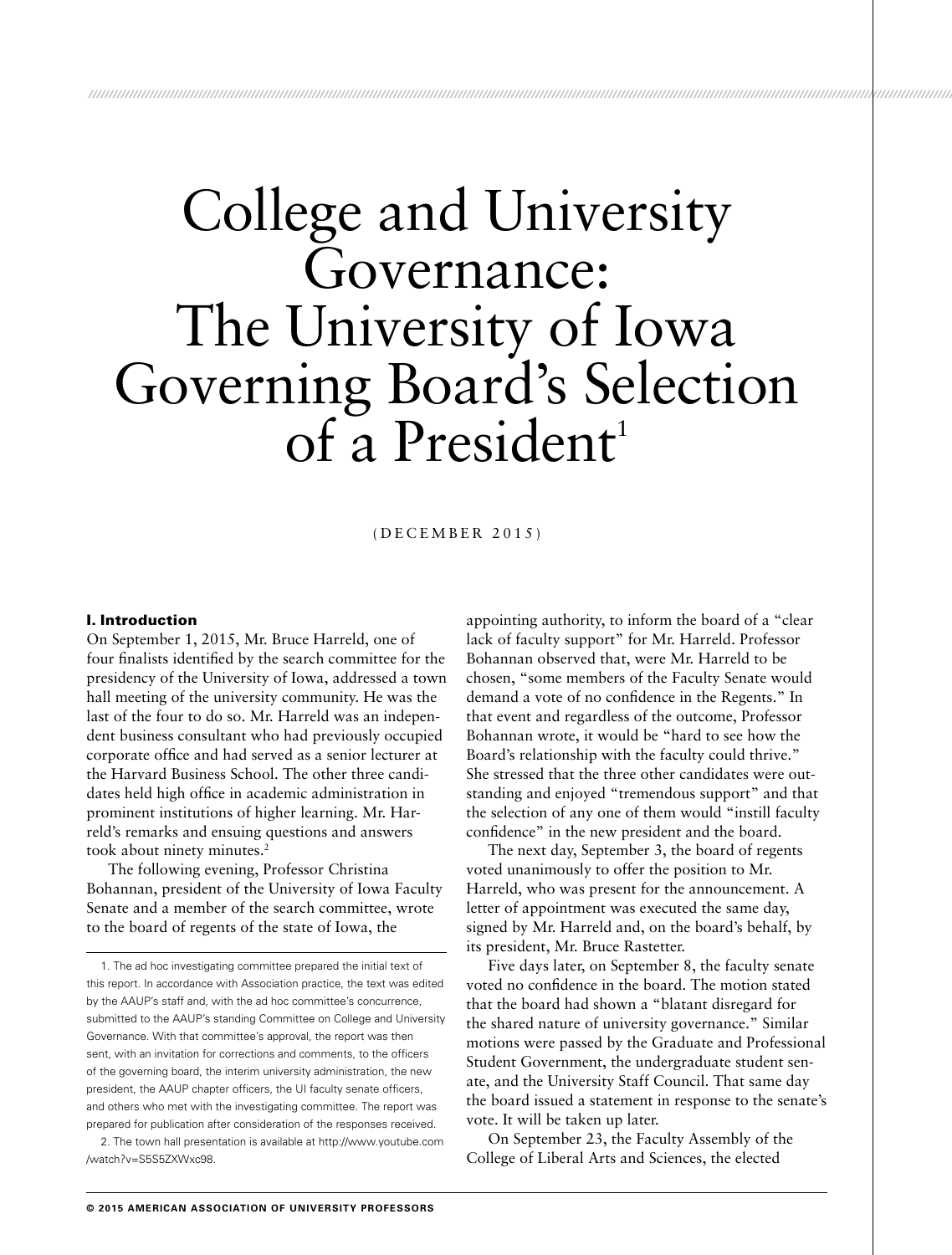representative body of the college's faculty, endorsed the faculty senate's vote of no confidence. It also called for the resignation or dismissal of the members of the board of regents. The assembly then voted to censure Mr. Harreld for his "failure of professional ethics" in the matter of some of the contents of his résumé.<sup>3</sup>

The Association's local chapter, led by Professor Katherine Tachau, requested that the AAUP's national office take an official interest in the issues of academic governance raised by these events. By letter of September 29, the Association's national office staff informed board president Rastetter, interim university president Jean Robillard (who had chaired the search committee), and president designate Harreld that the AAUP's executive director had appointed the undersigned as an ad hoc consultative committee to visit the campus. The AAUP staff invited their cooperation. On behalf of the board of regents, its president pro tem, Dr. Katie Mulholland, responded that the board would decline to meet. Her letter is set out at the close of this report as appendix A. Interim President Robillard wrote simply to echo Dr. Mulholland's letter. Mr. Harreld did not reply.

The chair of this ad hoc committee wrote to Mr. Rastetter urging him to reconsider and suggesting an alternative, of responding to written questions the committee might wish to pose in light of what it learned from its campus visit. That letter is reproduced in appendix B. Interim President Robillard also received a copy. On October 15, 2015, by e-mail,

3. The undersigned ad hoc committee was charged with examining the process of presidential selection, not the credentials of the appointee. However, we cannot leave that part of the faculty assembly's resolution unexplained. Mr. Harreld's résumé listed him as "Managing Principal" of a limited liability company (LLC), Executing Strategy, in Colorado. It also listed twelve professional publications by title and venue. After Mr. Harreld was appointed, investigation revealed that the LLC was not registered in Colorado and that for eight of his listed publications Mr. Harreld was a coauthor, which had not been set out in the citations given on his résumé. In the town meeting, Mr. Harreld explained that, in effect, he *was* Executing Strategy. In other words, the choice of business form was immaterial to the work he did as a business consultant. He had simply neglected to register it as an LLC in Colorado when he moved there from Massachusetts, hardly a serious failure. In a meeting with the College of Liberal Arts and Sciences faculty assembly after his appointment, Mr. Harreld explained that reference to coauthors on one's résumé is not customary in the business world. The aspect of this episode that the committee finds informative, and that many of the faculty with whom we met emphasized, is that neither of these issues was flagged for clarification by the search firm retained by the regents.

the board's senior communications director wrote to the chair to "confirm that members of the Board of Regents and Board office staff will not be available to meet." Interim President Robillard made no reply.

The ad hoc committee regrets the refusal of the regents and the interim president to meet with us or to respond to our inquiries. It also regrets incoming President Harreld's declination before taking office to acknowledge the staff's letter. We doubtless would have benefited by having been able to explore these events directly with them. Nevertheless, we do not believe their refusals have prevented the committee from securing a reasonable grasp of these events and of their larger implications.

The undersigned accordingly visited Iowa City on October 16 and 17, 2015, a Friday and Saturday. Through the good offices of AAUP chapter president Tachau, to whom we express our deep appreciation, we were able to meet with former and current officers of the senate, members of the search committee, the chair of the College of Liberal Arts and Sciences faculty assembly, and others, including a former regent, who provided useful information and insight. We also conducted telephone interviews with members of a prior search committee and with other faculty leaders. We are indebted to all with whom we met for their generosity in sharing their time and for their candor.

#### II. The University of Iowa

Before delving further, the general terrain on which these events played out should be delineated.

# **A. An Overview**

The territory of Iowa was admitted to statehood in January 1847. One of the new state's first official actions, taken on February 25 of that year, was the foundation of the University of Iowa. The capital of the territory and then the state was Iowa City, and the university was temporarily located at a site close to the building known as Old Capitol that housed the territorial assembly and, subsequently, the state government. The capital of Iowa was moved to Des Moines in 1857, whereupon Old Capitol became the university's first permanent home.

Instruction at the university commenced in March 1855. In September of that year 124 students, fortyone of them women, were enrolled. The catalogue for the following year identified nine departments of instruction: ancient language, modern language, intellectual philosophy, moral philosophy, history, natural history, mathematics, natural philosophy, and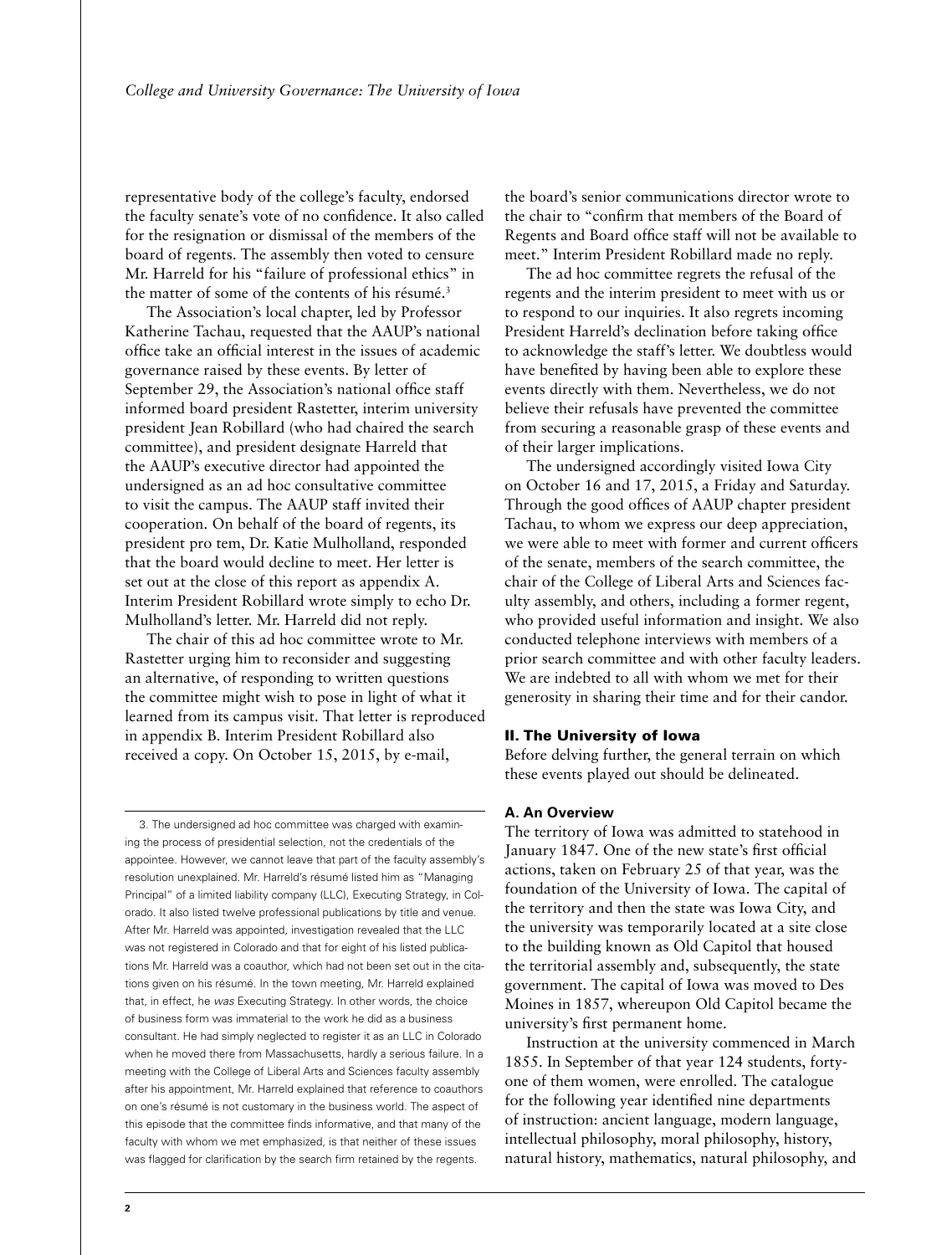chemistry. The university awarded its first undergraduate degree in 1858. Its expansion during the late nineteenth century featured the beginning of the law school and a medical department. The law school was one of the first public institutions to grant degrees to an African American (1870) and to a woman (1873).

The University of Iowa's development as it moved into and through the twentieth century was memorable for accomplishments in a variety of traditional and new areas of higher learning. The early decades witnessed achievements in new technical areas, such as television broadcasting and blood banking, and new artistic areas, such as its program in creative writing and its acceptance of creative work as a substitute for scholarly writing from graduate students in the arts. The middle decades witnessed accomplishments in scientific fields that ranged from corneal transplants and cleft-palate research to space exploration. The later decades witnessed leadership in recognition and support of sexual diversity among the university's students, faculty, and staff. The University of Iowa was the first state university to grant official recognition to a gay student organization (in 1970), to offer insurance to an employee's domestic partner (in 1993), and to include optional questions about sexual orientation and gender identity on an application for admission.

Beginning at least a half century ago, the university was led by a series of presidents nationally recognized as far-sighted academic leaders who firmly supported principles of shared governance. Howard Bowen, Willard L. Boyd, James O. Freedman, Hunter R. Rawlings III, Mary Sue Coleman, and David J. Skorton presided over three generations of faculty, leaving a legacy that has had an impact on the current faculty in its reaction to the governance issues that are the subject of this inquiry.

#### **B. Governance**

The University of Iowa is under the control of the board of regents for the state of Iowa. The board is composed of nine members nominated by the governor and subject to confirmation by the state senate. One member must be a student enrolled, when appointed, in one of the three universities under the board's control. Members serve for sixyear staggered terms; three appointments begin and end in odd-numbered years. By law, members are to be appointed "solely with regard to their qualifications and fitness to discharge" the duties of the office. No more than five may be members of the same political party.

Despite the latter provision, we were informed that in recent years members of the board have been contributors to Iowa governor Terry Branstad's election campaign. The current president of the board, Mr. Bruce Rastetter, is a prominent figure in Iowa Republican politics.4 In addition, one or more of Governor Branstad's appointees to the board revised their party registration to "independent" to conform to the political balance the law requires.

The board is granted extensive powers over the five institutions under its control, notably the University of Iowa, Iowa State University, and the University of Northern Iowa.<sup>5</sup> The board appoints the presidents of the institutions. It controls tuition and mandatory fees. It approves the institutions' budgets.

The University Faculty Senate of the University of Iowa is the representative and deliberative body of the faculty. It is composed of eighty members, twenty of whom compose the University Faculty Council in effect, the senate's executive committee. The Constitution of the Faculty Senate and Council provides that "[t]hrough the Committee on the Selection of Central Academic Officials, the Senate consults with the Board of Regents regarding the selection of the president of the University." At the time of the events giving rise to this inquiry, that committee was chaired by Professor Tachau.

# III. The 2015 Presidential Selection and Its Aftermath

The circumstances of the 2015 presidential selection process are best understood from the perspective of the search process that led to the selection of Sally Mason as president in 2007 and of the board's relationship to the University of Iowa in 2014–15, prior to and during the search for her successor.

### **A. The 2006–07 Presidential Search**

The tradition regarding presidential searches at the University of Iowa before 2006 was for the majority of the search committee to be members of the faculty. Student and staff representatives also served, but members of the board of regents did not. That tradition was broken in the wake of the resignation of David J. Skorton as president in 2006, a resignation,

<sup>4.</sup> He was the subject of a sketch in *Politico*: Helena Bottemiller Evich, "The Real Iowa Kingmaker," March 3, 2015, http://www .politico.com/story/2015/03/bruce-rastetter-iowa-2016-election-115677.

<sup>5.</sup> The two others are preschool/K–12 schools: the Iowa School for the Deaf and the Iowa Braille and Sight Saving School.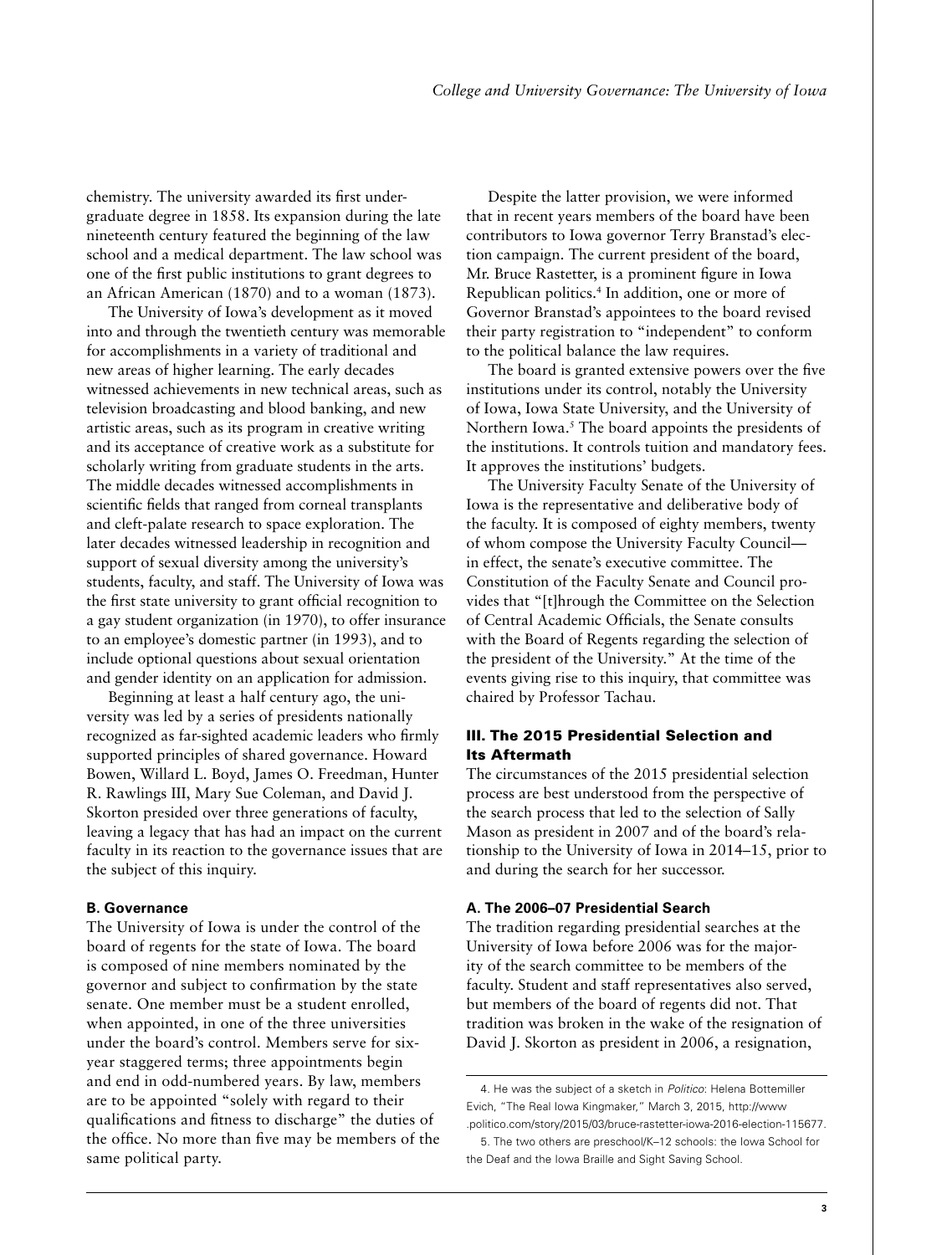we were told, that was driven in part by President Skorton's troubled relationship to the leadership of the board of regents. For the first time, members of the regents, four in number, served on and took an active role in the search process under the leadership of its then president, Michael Gartner. That search committee had nineteen members, four of whom were regents. The search committee agreed that it would identify four finalists from the pool of semifinalists interviewed in Des Moines and that their selection should be by unanimous vote.

After four finalists were identified, but before oncampus interviews were to be held, the board voted, at the behest of Mr. Gartner, to terminate the search. One consequence was a meeting with the governor of the state, who urged the process to continue; but because of Mr. Gartner's course of conduct, it did not. In an exacting and passionate critique, the then president of the faculty senate, Professor Sheldon Kurtz, indicted the board's leadership for what he termed a "notorious debacle." He presented a list of accusations of regental misconduct including misreporting, dishonesty, and subversion of the search process that evidenced, among other things, the board president's "extraordinary aversion to Iowa's tradition of open, collegial decision-making."6 On December 12, 2006, the senate voted sixty-two to one to express "its lack of trust and confidence in the *leadership* of the Iowa Board of Regents" (emphasis added).

A new search committee was designated in conformity with the university's long-standing tradition. It was composed of three deans, one staff representative, one student representative, one alumni representative, and seven faculty members. The search concluded with the appointment of Sally Mason as president.

On August 14, 2015, suit was brought again against the board for violation of the open meetings act in the conduct of the instant search. This litigation was relied upon by the board and the interim president as a reason to decline to meet with the ad hoc committee. The board has not explained how the litigation prevented its discussing with the ad hoc committee the issues of concern to the Association.

#### **B. The Budgetary Struggle of 2014–15**

In spring 2014, the board of regents proposed a "Performance-Based Funding" formula to the legislature that bore on how state funds would be allocated to the University of Iowa, Iowa State University, and the University of Northern Iowa. It proposed that the state remit the same amount per Iowa resident student irrespective of whether the student was an undergraduate, a graduate, or a professional-school student and irrespective of any differential in the cost of the program of instruction. A fact sheet prepared at Iowa State on the impact of the board's proposal summarized the key consequence:

If the funding formula were implemented in a single year, board data this fall indicates an estimated \$46.5 million would have to move from Iowa to Iowa State and Northern Iowa on July 1, 2015 and about \$22.8 million of that would come to ISU. However, to avoid dramatic revenue swings, the board's three-year implementation plan limits reallocations to 2 percent of a school's 2013 operating revenues. That translates to no more than \$12.9 million moving from Iowa to the other two universities in a single year. About \$6.3 million of that should come to Iowa State on July 1.

Not surprisingly, the faculty of the University of Iowa strongly opposed the board's model. A statement, signed by thirteen former presidents of the faculty senate, parsed the consequences to the University of Iowa and the model's failure to deal with the particular situation of a nationally ranked research university. It concluded thus: "The recommended funding model of the regents undermines the comprehensive mission of the UI, and it does a grave disservice to the citizens of Iowa. In addition, it pits the three regents' universities against one another in a needless financial contest. Each school has its own unique identity and mission. Why not continue to respect and celebrate those differences? And why not tailor funding to the strengths of these three fine universities instead of mandating a 'one size fits all' model?"

Board president Rastetter defended the funding model. In a statement issued on February 21, 2015, he wrote: "It is clear that higher education in the United States is at a crossroads. Severe economic constraints require universities to transform their organizations and reduce their reliance on tuition increases and state funding. Iowa is not immune to these economic challenges."

<sup>6.</sup> Two lawsuits were filed against the regents for violation of the state's open meetings act: one by a local newspaper, the *Iowa Press-Citizen*, the other by a citizen. Both were settled. In the settlement of the latter, the board agreed to several conditions, including the following: "The University of Iowa agrees that if in the future a presidential search committee or other body is convened which is subject to the Iowa Open Meetings Law the University of Iowa will take thorough and sufficient steps to insure compliance with the Open Meetings Law. These steps will include training on the provisions and requirements of the Iowa Open Meetings Law."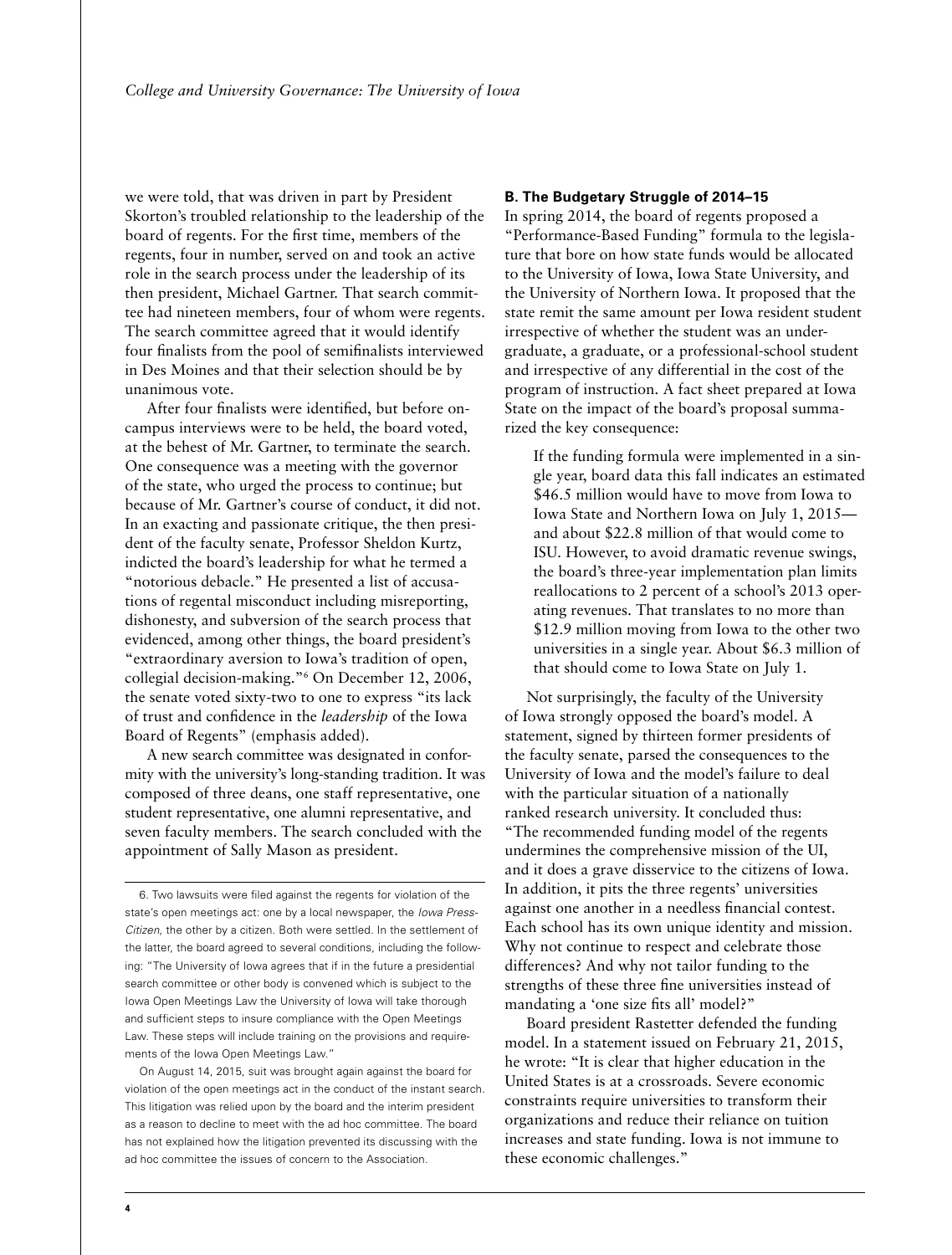In the end, the legislature declined to appropriate funds on the basis of the board's model. On September 1, 2015—just as the process of selecting a new president for the university was coming to a conclusion—the board was reported as considering recommending an increase in general education funding of 8.1 percent for the University of Northern Iowa, 4.5 percent for Iowa State University, and 0 percent for the University of Iowa.

#### **C. The 2015 Presidential Search**

In mid-January 2015, President Mason announced her intention to retire. The search process for her successor started to gear up that month. The then faculty senate president, Professor Alexandra Thomas, consulted Professor Katherine Tachau, the chair of the Committee on the Selection of Central Academic Officials. Professor Tachau informed the undersigned that she told Professor Thomas that members of the board of regents should not serve on the search committee. Professor Thomas, she said, replied that the composition of the committee had been discussed with board president Rastetter, who wanted Professor Thomas and her successor as faculty senate president, Professor Christina Bohannan, to be on the committee. The slate of other faculty members recommended to serve was worked out among the board members. Professor Bohannon told us that initially the board had slotted five seats on the committee for faculty members, but Professor Thomas had protested that five was too few, whereupon Mr. Rastetter agreed to increase the number by two.

The resulting search committee consisted of twenty-one members. Chairing it was Dr. Jean Robillard, the vice president for medical affairs and later, by board appointment, interim president, the position he held during the search. The other members were the dean of the business school; two representatives of student government; two representatives of the university's foundation (one, Mr. Jerre Stead, a wealthy businessman and donor of significant sums to the schools of medicine and business); two representatives of the alumni association; two public members appointed by the regents; one representative from the staff council; seven faculty members; and three regents, including President Rastetter and President Pro Tem Mulholland. In the end, instead of a search committee composed primarily of faculty representatives, as had traditionally been the case, in this process only a third of the committee consisted of faculty members.

The first order of business was for the committee to produce a job description needed to advertise the position. This task consumed an extraordinary amount of time and effort. The faculty members on the committee met with the faculty of every academic unit, sometimes more than once, to develop a picture of what the faculty as a whole was looking for in its next president. What emerged was a rough consensus: most faculty members thought their own schools and programs were fairly well focused and administered; what they sought was someone who could articulate and execute a vision for the university as a whole. Their views were to be included in the fashioning of the job posting.

Prior searches had distinguished those attributes that were considered to be necessary for selection from those that, though not required, were preferred. Faculty members on the search committee with whom we spoke informed us that the regents were strongly resistant to drawing such a distinction out of a concern for what they termed "diversity." The term was not used in the sense it has come to take on in the academic world, of securing representation by historically underrepresented groups on the basis of race, sex, ethnicity, disability, or the like. Rather, the regents emphasized the need to think "outside the box" in nontraditional terms, to seek candidates from the business world who might be "transformative" but who would be excluded by the rigorous application of traditional criteria.

A specific dispute centered on whether the possession of a terminal academic degree and significant university administrative experience would be required or only preferred. The 2002 presidential search, for example, in setting out the terms of desired personal qualifications, included the following: "[a]n earned doctorate, advanced professional degree, or the equivalent, and a record that would qualify for a tenured appointment at the rank of Professor at the University." It then appended a list of "Specific Attributes," one of which was "[a] record of success in higher education administration." In contrast, the terms set out in 2015 were the following:

#### **Education and Experience**

- An earned doctorate or terminal degree
- Administrative experience demonstrating the ability to lead a complex academic research institution and medical center

To a casual reader the difference in phrasing might seem inconsequential. But, given the emphasis the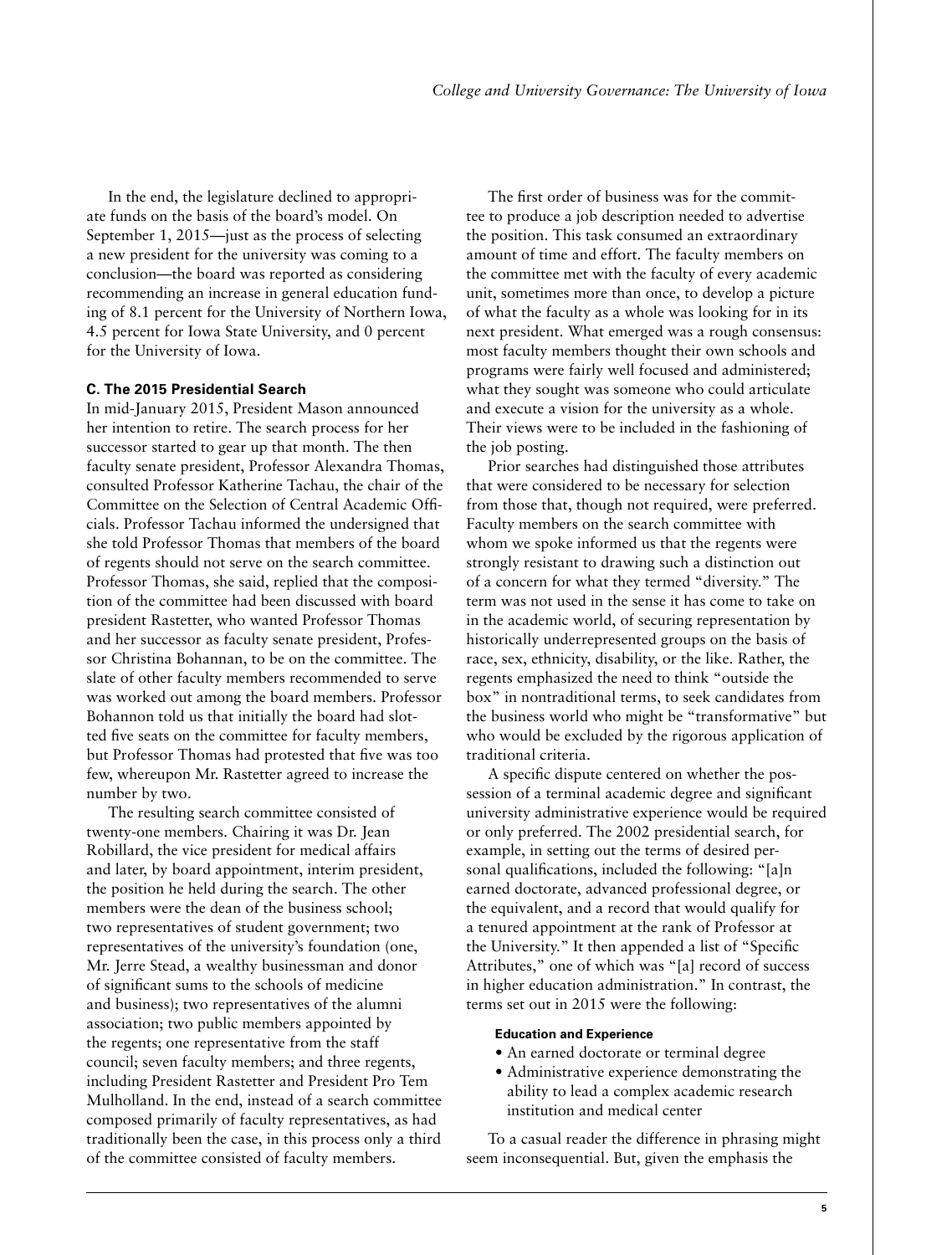regents' representatives reportedly gave the matter and how, in hindsight, the search played out, the change was heavily freighted. Gone was any requirement for tenure eligibility. Gone was any requirement for administrative success in higher education. The door was opened to the sort of "diversity" the regents' leadership demanded.

Another early matter taken up concerned the search procedure itself and the degree of transparency in the process. The regents retained the services of a search firm, Parker Executive Search. It appears that the decision to use a search firm and the selection of the particular firm were the regents'. There was little or no faculty discussion whether such a firm was needed or which was to be chosen.7 One result was the search committee's adoption of the following resolution:

The UI President Search Committee members have been advised by the experts with Parker Executive Search and believe that potential applicants to the position of President of the University of Iowa will be discouraged from becoming official candidates if there is a possibility the candidate's names and accompanying application information might become available for public examination. Search Committee members believe potential candidates, outside the University and other Regent institutions, anticipate and expect their privacy to be protected and remain confidential. The Search Committee members are aware that the names of all finalists for the position that are brought to campus for open interviews will be made public prior to their arrival on campus.

**Resolved** by the UI Presidential Search Committee members that it has determined that otherwise qualified applicants for the position of President of the University of Iowa will be discouraged from making application for the position if the applicant's name and accompanying information is available for general public examination.

The members of the committee were not required to sign a detailed, or any, express "confidentiality

agreement." Absent any more specific guidance, however, there was some confusion among the faculty participants about what they could or could not say in public regarding the candidates under consideration.

One of the faculty search committee members, Professor Dorothy Johnson, noticed that after the position posting was approved, it lacked the customary statement of the university's commitment to equal opportunity and affirmative action. She raised this matter with the board's staff and was told that, because this was a board of regents search, not a university search, the university policy requiring that statement did not apply. Professor Johnson related this response to Professor Tachau, who raised it with the board's staff again only to be given the same explanation. When she informed the staff that the board's own policy did require the inclusion of that statement, the posting was revised, and Professor Tachau was thanked for bringing the issue to the board's attention. The incident appears to have been one merely of carelessness in administration; but, though small, it illustrates the regents' total control of the process and is, perhaps, indicative of the difference in perception, and of distance, between the board and the University of Iowa faculty.

All the members of the committee were allowed to explore interest in the position with persons they thought promising and to encourage them to apply. The search firm added those nominations to the pool it had developed. All candidates were posted on a website set up by the search firm that the members of the search committee could access. This included statements of application, résumés, and references. Some who had been contacted expressed interest, but held off from allowing their names formally to be considered. As the process was to winnow down toward the end, only two remained in that category. Because they had refrained from formally submitting themselves as applicants, the only document the committee had received from them was a résumé. Mr. Harreld was one of the two.

Over the summer members of the search committee and the search firm cast a broad net for candidates. Mr. Rastetter was active in the recruitment process. According to a press account, he "personally recruited six candidates, four of whom were among the top prospects brought for initial interviews in Chicago." It is not "a novel idea," he was quoted as saying, "that you would actually recruit somebody to be the president of a great university. That's what we [the regents] did." Actually, in Mr. Harreld's case, they did a good deal more.

<sup>7.</sup> According to a press account, the regents had used the firm for presidential searches at Iowa State and the University of Northern Iowa: Kellie Woodhouse, "Parker Executive Search under Scrutiny in Recent Searches," *Inside Higher Ed*, Sept. 17, 2015, [https://www](https://www.insidehighered.com/news/2015/09/17/parker-executive-search-under-scrutiny-recent-searches) [.insidehighered.com/news/2015/09/17/parker-executive-search](https://www.insidehighered.com/news/2015/09/17/parker-executive-search-under-scrutiny-recent-searches) [-under-scrutiny-recent-searches.](https://www.insidehighered.com/news/2015/09/17/parker-executive-search-under-scrutiny-recent-searches)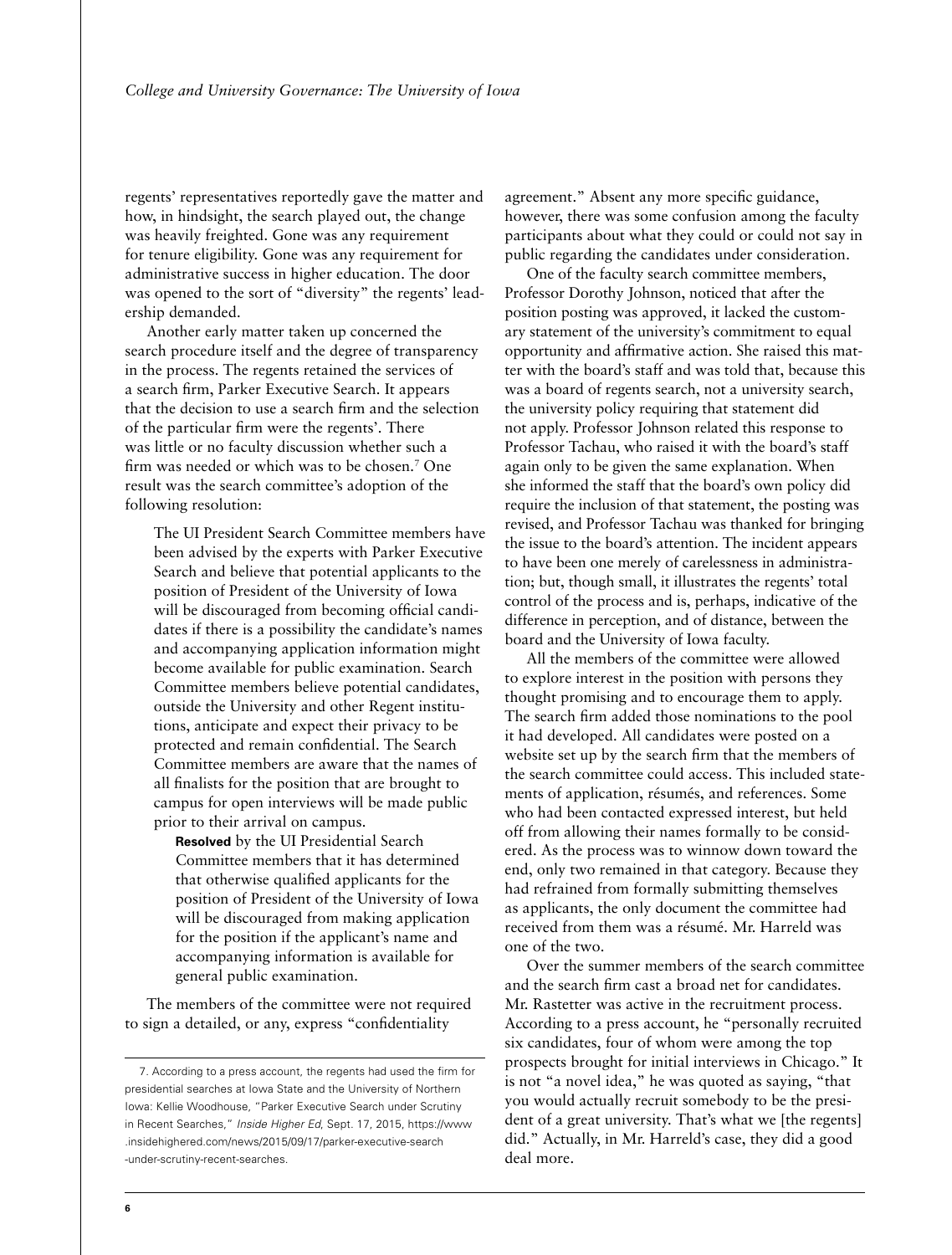According to press accounts, an acquaintance called Mr. Harreld to suggest that he consider the position and gave Mr. Harreld's name to Mr. Rastetter. Mr. Rastetter contacted Mr. Harreld. In a press account, Mr. Jerre Stead said that he had worked with Mr. Harreld years before and that they had remained in touch over the years. He was impressed with Mr. Harreld's business acumen. When Mr. Stead saw Mr. Harreld's name on the list he thought him "a valuable person to consider." But according to an interview with Mr. Harreld, Mr. Stead called him after Mr. Rastetter did to urge him to consider the position. All the while, according to both Mr. Rastetter's and Mr. Harreld's accounts, Mr. Harreld desired to know more, while resisting formal application. He did not agree to being formally considered until the very last minute.

In any event, in Mr. Harreld's case, the regents strove to recruit him. This process involved four episodes that did not come to the faculty's attention until after the appointment was made; nor, except for the second, were they known to any of the faculty members serving on the search committee. The first (which was disclosed in a press interview with Mr. Harreld only on November 1) was a meeting in Cedar Rapids in early June. Mr. Harreld met for several hours with Mr. Rastetter, Interim President Robillard, and a member of the staff. Mr. Stead, who arranged the meeting, was unable to attend. According to a press interview, search committee chair Robillard was keenly interested in Mr. Harreld's views and experience in management insofar as they had, he thought, special applicability to the medical school and hospital.

Second, and flowing from that meeting, Dr. Robillard invited Mr. Harreld to give a talk on July 8, 2015, at the University of Iowa Hospitals and Clinics. Dr. Robillard presided. He invited Professor Bohannan and the dean of the business school, Professor Sarah Gardial, who was also a member of the search committee, to the talk and the ensuing lunch. They accepted. Mr. Harreld's wife was given a tour of the campus.

After this came to light in the wake of Mr. Harreld's appointment, some faculty members were highly critical of what appeared to them to be unequal treatment of a candidate for the presidency and evidence of favoritism. Professor Bohannan and Dean Gardial issued a public statement in defense of their decision to accept the invitation:

Given the outcome of the presidential search, much attention is now focused on the details of the search process. It is important to note that the search committee collectively agreed, early on, to keep its activities and discussions confidential in order to recruit the best candidates and to encourage committee members to speak freely about those candidates. It would be a betrayal of that trust to divulge all of those details now.

Having said that, Search Committee Chair Jean Robillard has confirmed that President-Elect Bruce Harreld visited UIHC on July 8, where he gave a talk and had lunch. We want to acknowledge candidly that we attended those events at Dr. Robillard's invitation. This was our duty as members of the search committee. The search committee was told to be aggressive in identifying, recruiting, and vetting as many candidates as we could to get the biggest and best possible pool. When the chair of the search committee invited us to come and hear someone talk, we made it a point to be there. It is our understanding that other candidates visited campus and talked to people at various points in the process as well. Such visits are not uncommon, especially in high-level searches. Search committee members, as well as many other members of the UI community, were actively engaged in this process, and we spent countless hours talking to and about many potential candidates throughout. We are proud of the hard work everyone put into this process and the deep commitment to the University that it reflects.

In meeting with us, Professor Bohannan reiterated these sentiments. As a member of the search committee, she saw no reason not to accept; Mr. Harreld's remarks actually had nothing to do with the presidential search; she and Dean Gardial left as soon as the lunch ended. This was, to her, a non-event.

Third, on July 30, 2015, four regents met with Mr. Harreld in Ames, Iowa: regents Larry McKibben, chair of the regents' Transparent, Inclusive Efficiency Review (TIER), and Mary Andringa, neither of whom was a member of the search committee, and regents Katie Mulholland and Matt Dakovich, both of whom were.8 Mr. Rastetter was not one

<sup>8.</sup> Mr. McKibben is a lawyer in Marshalltown and former state senator. Ms. Andringa is CEO and board chair of Vermeer Corporation, an agricultural equipment company headquartered in Pella. President Pro Tem Mulholland is a retired superintendent of schools for the Lin-Mar Community School District. Mr. Dakovich is president of Aspro, Inc., an asphalt paving company in Waterloo.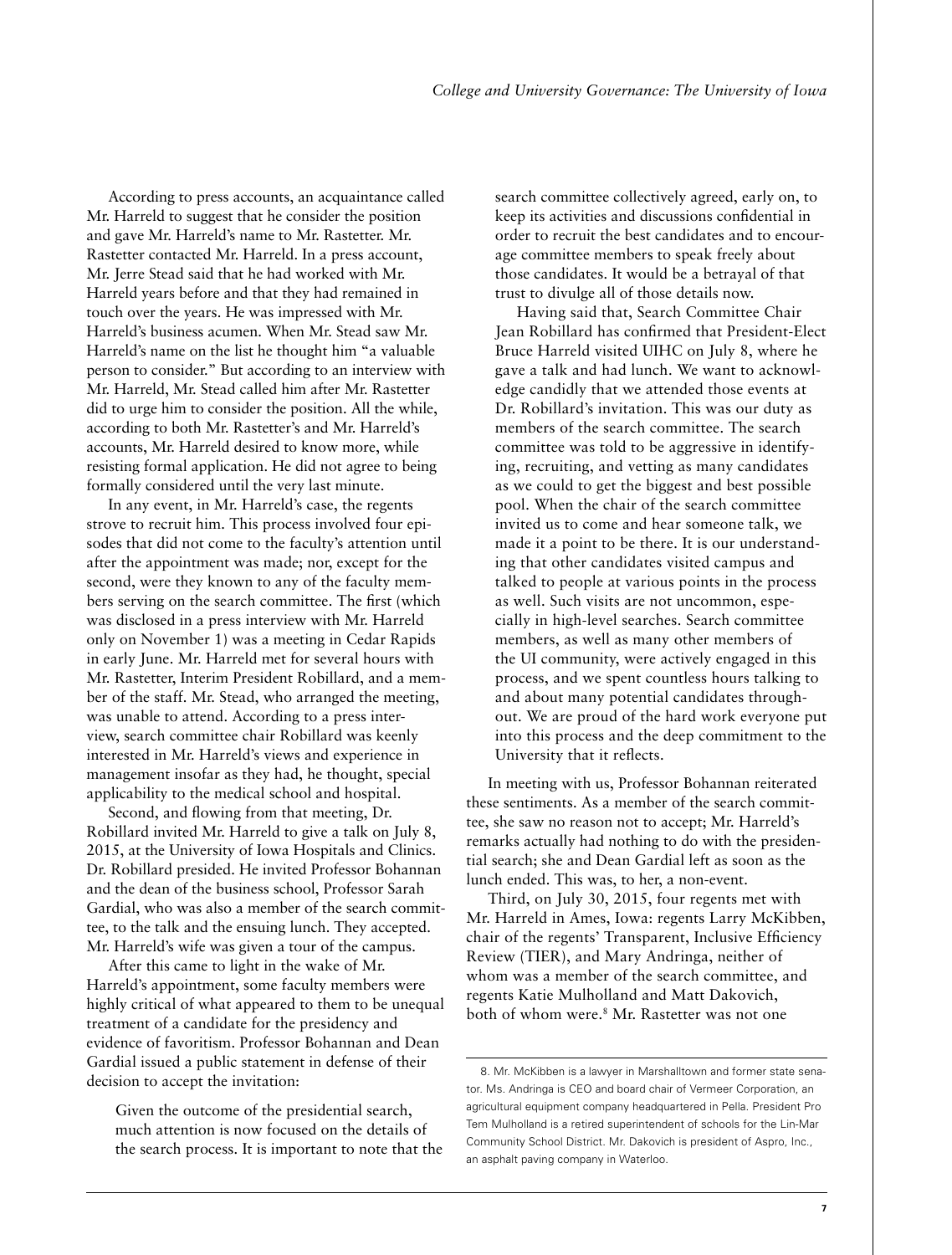of those attending, but, according to a press account, he arranged the meeting at Mr. Harreld's request. According to newspaper accounts, Mr. Rastetter understood that Mr. Harreld desired more information in order to decide whether to become a candidate. As a result of the meeting, regent Mary Andringa was reported to have sent Mr. Harreld an e-mail message the next day encouraging him to apply. A press account based on access to her message reported that she had written him as follows: "I urge you to continue to give us in Iowa a chance to tap into your great skill set, experience, and passion for excellence through strategic change by being open to the presidency of the U. of I. Higher education, as you articulated in our meeting, is heading toward crisis. Crisis necessitates change—it may be the big challenge that can energize you in the next five years!"<sup>9</sup>

According to another press account,

McKibben, Dakovich, and Mulholland each said . . . that they maintained an open mind throughout the final stages of the search—not making up their minds until after closed-session interviews with the four finalists Sept. 3.

"I don't think that we knew any more about [Harreld] based on [those meetings] than we did about the other candidates based on their curriculum vitae, which were extensive," Mulholland said.

McKibben said that although all four candidates were excellent, he considered Harreld to be the candidate most committed to "transformation change" and "best able to collegially help us continue the TIER process in the years to come."10

Fourth, sometime in early August, when Mr. Harreld asked to speak with Governor Branstad, Mr. Rastetter arranged for a telephone conversation between them. Mr. Rastetter reportedly considered Mr. Harreld's request a matter of due diligence that he was pleased to accommodate. In addition,

Mr. Harreld met, at his request, with the president of Iowa State University.

We return to the search process. Starting in late July, the search committee began in earnest to sift and winnow the candidates in an effort to reduce the pool to a manageable number for airport interviews. We were given to understand that, during the detailed and frank discussions that took place, the regents and those of like mind repeatedly encouraged thinking "outside the box" to consider "diverse"—that is, nontraditional and "transformative"—candidates. Unlike those candidates who had submitted themselves for consideration, the documentation for whom had been assembled by the search firm, the only information about Mr. Harreld before the search committee was his résumé. This was a two-and-a-half-page document listing his work experience, education, publications, awards, and personal data; it supplied no references. Nevertheless, on or about August 4, the committee came to the decision that if Mr. Harreld wished to put his hat in the ring he would be included in the group of semifinalists to be interviewed. The word "decision" is used advisedly. No vote was taken. Four of the faculty members on the committee were strongly opposed to Mr. Harreld. But a majority of the committee, including some faculty, were favorable to considering him. It would seem fair to say that moving him into the orbit for comparison was the sense of the larger body even though the record before them consisted of nothing more than a terse résumé and the vocal support of those who had recruited him.

On August 11 and 12, the search committee interviewed nine candidates at O'Hare airport. That venue was chosen not only for convenience, but also because it afforded a higher degree of confidentiality, as it was unlikely that any of the candidates would be singled out in the throng of transients as being there as candidates for the Iowa presidency.

At the conclusion of these interviews the committee settled on four finalists—three occupants of senior administrative positions in institutions of higher education and Mr. Harreld. Again, there was significant faculty opposition to the Harreld candidacy. Again, there was no vote. At that point, Interim President Robillard informed the committee that it was "disbanded."

By all accounts this decision came as a total surprise. There had been no discussion of what the committee's role would be after the finalists had been identified and had made their campus appearances.

<sup>9. &</sup>quot;More Harreld Meetings Revealed," *Daily Iowan*, September 28, 2015, [http://daily-iowan.com/2015/09/28/more-harreld-meetings](http://daily-iowan.com/2015/09/28/more-harreld-meetings-reveled/) [-reveled/](http://daily-iowan.com/2015/09/28/more-harreld-meetings-reveled/).

<sup>10.</sup> Jeff Charis-Carlson, "Regents: Nothing Wrong with Early Harreld Meetings," *Iowa Press-Citizen*, September 26, 2015, [http://www.press-citizen.com/story/news/education/university](http://www.press-citizen.com/story/news/education/university-of-iowa/2015/09/25/regents-nothing-wrong-early-harreld-meetings/72812600/) [-of-iowa/2015/09/25/regents-nothing-wrong-early-harreld-meetings](http://www.press-citizen.com/story/news/education/university-of-iowa/2015/09/25/regents-nothing-wrong-early-harreld-meetings/72812600/) [/72812600/.](http://www.press-citizen.com/story/news/education/university-of-iowa/2015/09/25/regents-nothing-wrong-early-harreld-meetings/72812600/)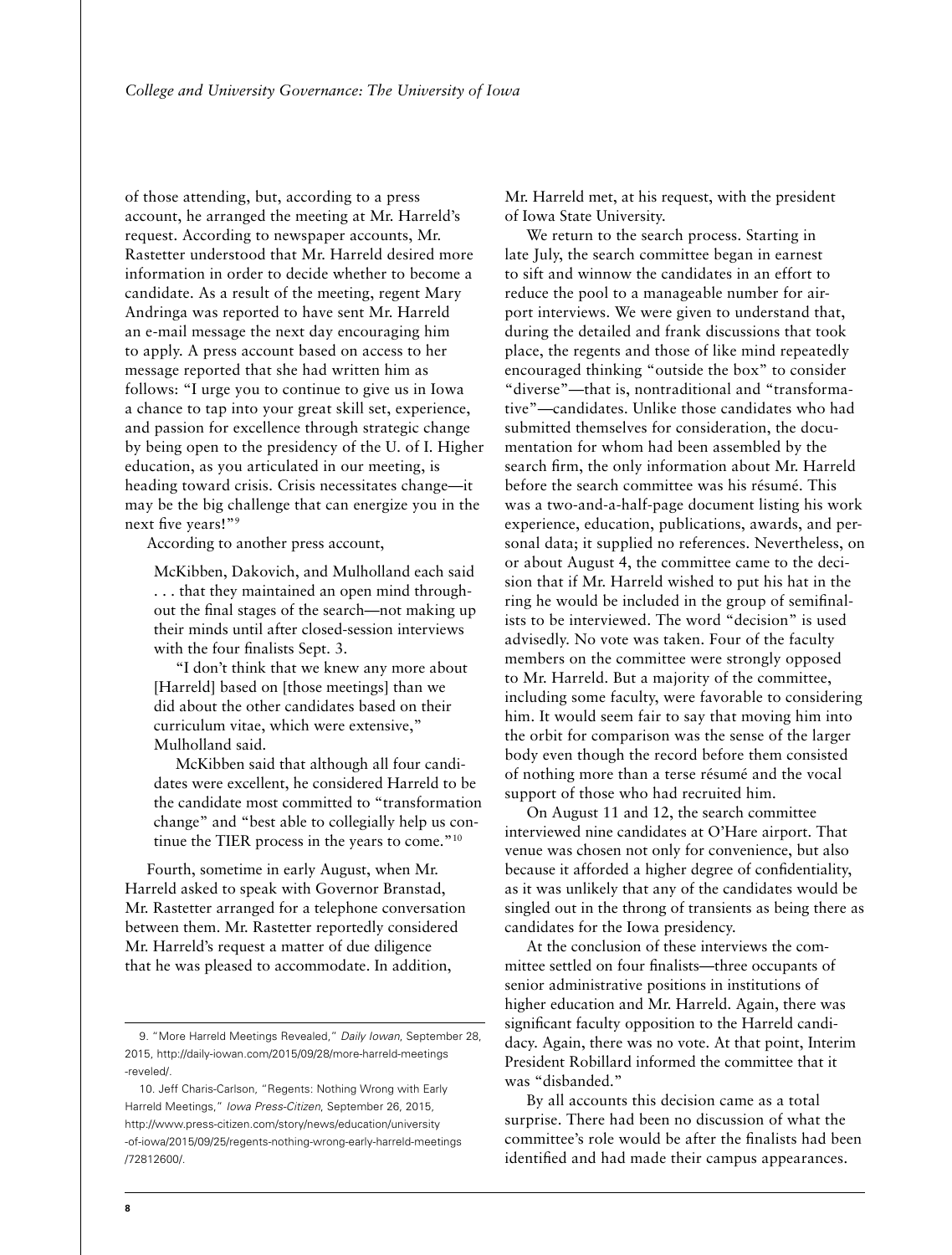The faculty members on the committee assumed that they would serve as a conduit for faculty reaction and sentiment, as had been the practice in the past. Professor Bohannan raised the issue and was assured by Interim President Robillard that the search firm would be setting up an electronic system for collecting the evaluations and opinions of the university community.

The dates for the four campus visits were set, but Professor Bohannan raised the issue of timing with Mr. Rastetter. She thought the four-day period allotted for the visits was insufficient to allow for adequate campus evaluations. As the schedule was initially set, the regents would act the day after the last campus visit, which happened to be Mr. Harreld's. Mr. Rastetter agreed to the finalists visiting on a Thursday, Friday, Monday, and Tuesday, with Mr. Harreld's visit scheduled for Tuesday, September 1. This arrangement gave the board a day to come to a decision, on Thursday, September 3.

The local AAUP chapter protested the absence of any systematic means of informing the board of faculty, student, and staff reactions to the candidates. The search firm had set up the website for respondents to enter reactions by answering generic questions, which would not be tabulated in any meaningful way. Those regents sufficiently interested in the faculty's reaction would have to scroll through all the comments. In Mr. Harreld's case, the regents would have had to have read them the day before the vote. Professor Bohannan then offered the offices of the senate to conduct an electronic survey. After she had received approval to do so from Interim President Robillard, Mr. Rastetter informed her that the senate would be duplicating the search firm's work, a message some understood as prohibiting the senate from making an independent assessment. Consequently, the AAUP chapter decided to conduct a poll of its own.

By the time Mr. Harreld participated in the September 1 town hall meeting, a headwind of concern over his qualifications and about the process of selection had built up against him. After his remarks, he faced a series of questions by faculty, staff, students, and at least one alumna—some quite pointed.

The next two days were tumultuous. The AAUP chapter released the results of its survey on the afternoon of September 2. There were 442 faculty responses, but not all were directed to every candidate. The chapter's instrument was geared to the ten evaluation criteria the search committee had adopted. The chapter tabulated the results for each and provided a summary result on the overall rating of "qualified to be President of the University of Iowa." These are set out in the table below.

#### Is this candidate qualified to be President of the University of Iowa? [7 = strongly agree]

|                                  | A     | B     | C     | J. Bruce Harreld |
|----------------------------------|-------|-------|-------|------------------|
| <b>Articulates Vision</b>        | 6.04  | 5.92  | 6.51  | 1.66             |
| <b>Oversees Budget</b>           | 5.85  | 5.90  | 6.57  | 2.66             |
| <b>Secures External Funding</b>  | 5.79  | 5.69  | 6.49  | 2.25             |
| Leads Academic Institution       | 5.50  | 5.78  | 6.56  | 1.21             |
| <b>Promotes Shared Vision</b>    | 6.05  | 5.83  | 6.56  | 1.62             |
| <b>Works with Government</b>     | 6.09  | 5.88  | 6.61  | 2.38             |
| <b>Works with Constituencies</b> | 6.19  | 5.87  | 6.55  | 1.71             |
| Establishes trust with UI        | 6.22  | 5.63  | 6.54  | 1.30             |
| <b>Enhances Excellence</b>       | 6.08  | 5.93  | 6.67  | 1.42             |
|                                  |       |       |       |                  |
| Qualified                        | 90.9% | 93.5% | 98.0% | 2.9%             |
|                                  |       |       |       |                  |

*Source:* University of Iowa AAUP Chapter Survey (September 2, 2015)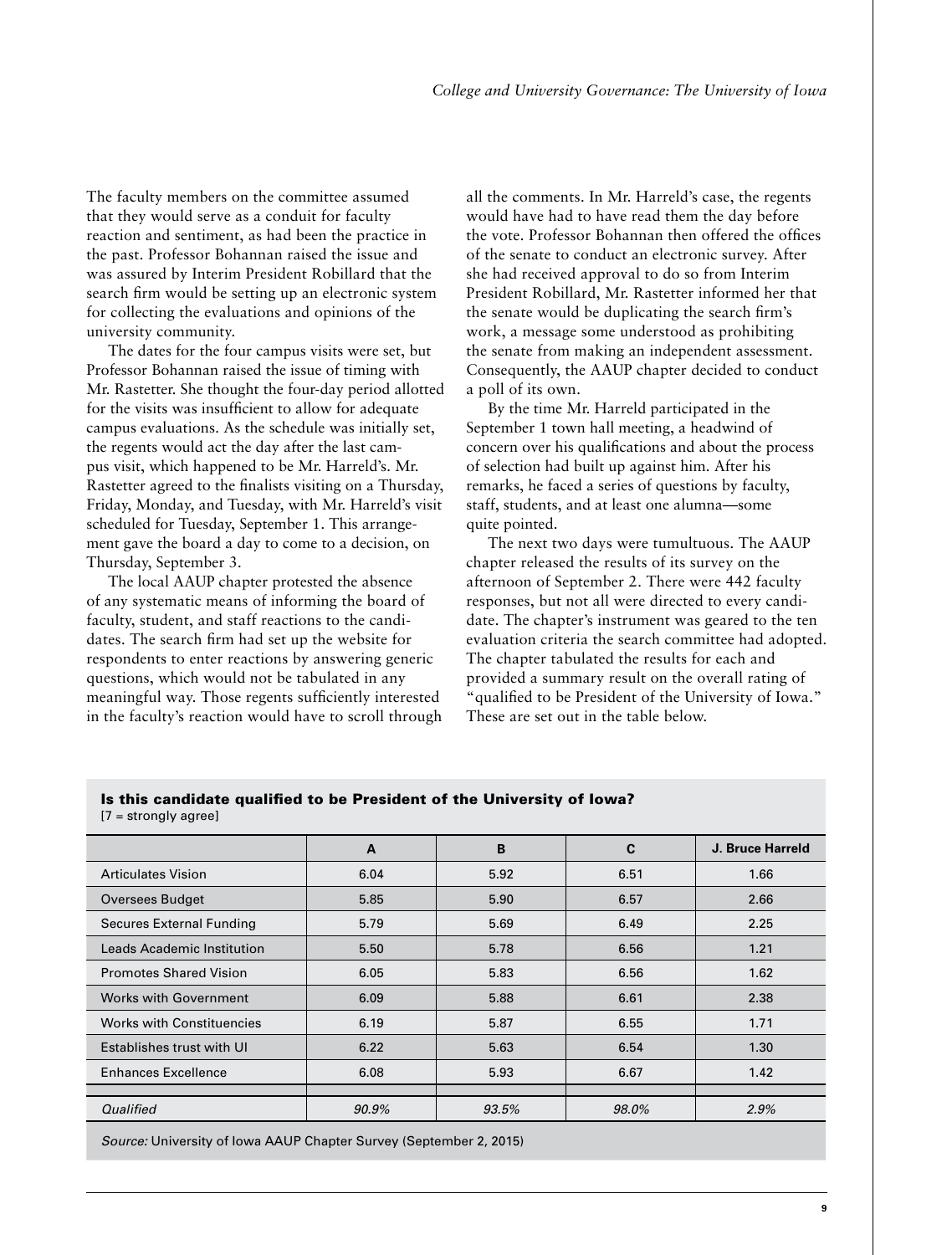That day the faculty council, staff council, and student government issued a joint statement of embarrassment and regret about the rudeness and hostility they thought some had displayed toward Mr. Harreld in the course of the town hall meeting.<sup>11</sup> At the same time, however, senate president Bohannan urged the board, in text set out in this report's introduction, to select one of the three academic finalists.

The next day the board voted to offer the appointment to Mr. Harreld, who was present and accepted. The faculty senate's vote of no confidence in the board, also set out in the introduction, ensued on September 8. The board issued the following reply the same day:

# **Statement from Board of Regents President Bruce Rastetter on University of Iowa Faculty Senate Vote of No Confidence**

The landscape of higher education is changing and the current ways of operating are not sustainable. The Board of Regents brought four highly qualified candidates to campus during the search process and discussed their abilities to help lead the University of Iowa through the changes in higher education.

Throughout this process, Board members heard from stakeholders all across Iowa about the type of qualities and leadership needed at the University of Iowa.

After listening to all stakeholder feedback as well as having frank conversations with each of the candidates, the Board unanimously thought Bruce Harreld's experience in transitioning other large enterprises through change, and his vision for reinvesting in the core mission of teaching and research, would ultimately provide the leadership needed.

We are disappointed that some of those stakeholders have decided to embrace the status quo of the past over opportunities for the future and focus their efforts on resistance to change instead of working together to make the University of Iowa even greater.

11. As stated in footnote 2, Mr. Harreld's remarks and the entire period of questions and answers are available online. Readers are free to form their own judgment of the degree of hostility, rudeness, or relevance displayed in the back and forth, but one exchange needs a bit of explanation. Professor Sheldon Kurtz, former president of the senate, asked Mr. Harreld whether he would support the regents' proposal to reallocate more than \$46 million from the University of Iowa to Iowa State and Northern Iowa. The proposal is discussed in part II.B of this report. We think it a fair question.

The fallout on the campus continued. On October 13, Mr. Harreld, who had been meeting with faculty and staff, issued a statement endorsing shared governance. The faculty council issued a statement of appreciation for President Harreld's "support of our fundamental values" and pledged to work with him: "Building trust will undoubtedly take time and will depend on good will." This statement did not address the status of the antecedent senate vote of no confidence in the board; it extended an olive branch to the new president. Even so, it was sharply repudiated by the AAUP chapter: "Given the circumstances of Mr. Harreld's hiring, we are unable to credit his recent statement to the campus to the extent the Faculty Council has done. Compromised academic values cannot be revalidated by a mere declaration of support. Neither the Faculty Council nor the AAUP Chapter's Executive Committee has the authority to legitimate the outcome of an autocratic process that disregarded the principles of academic integrity."

#### IV. The Issues

The question presented is whether, in the conduct of the search and selection process for the president of the University of Iowa, the Iowa board of regents conformed to generally accepted norms of academic governance. If not, how are the departures to be explained and what can be done going forward?

#### **A. The Governing Principles**

Analysis proceeds, first, from an understanding of the applicable principles supported by the Association and, we believe, by the larger academic community; and, second, from the extent to which these principles are reflected in the policies and established practices of the University of Iowa. Overarching both the specific terms of Association-supported policy and board rules is the general question of fundamental fairness—of openness in the process, equal treatment of the candidates, and cooperation with the faculty.

Almost a half century ago, after many years of negotiation, national representatives of boards of trustees (the Association of Governing Boards of Universities and Colleges), of administrations (the American Council on Education), and of the professoriate (the American Association of University Professors) agreed on the basic principles of what has come to be called shared governance in institutions of higher education—the 1966 *Statement on Government of Colleges and Universities.* The *Statement on Government*, building upon an earlier half century of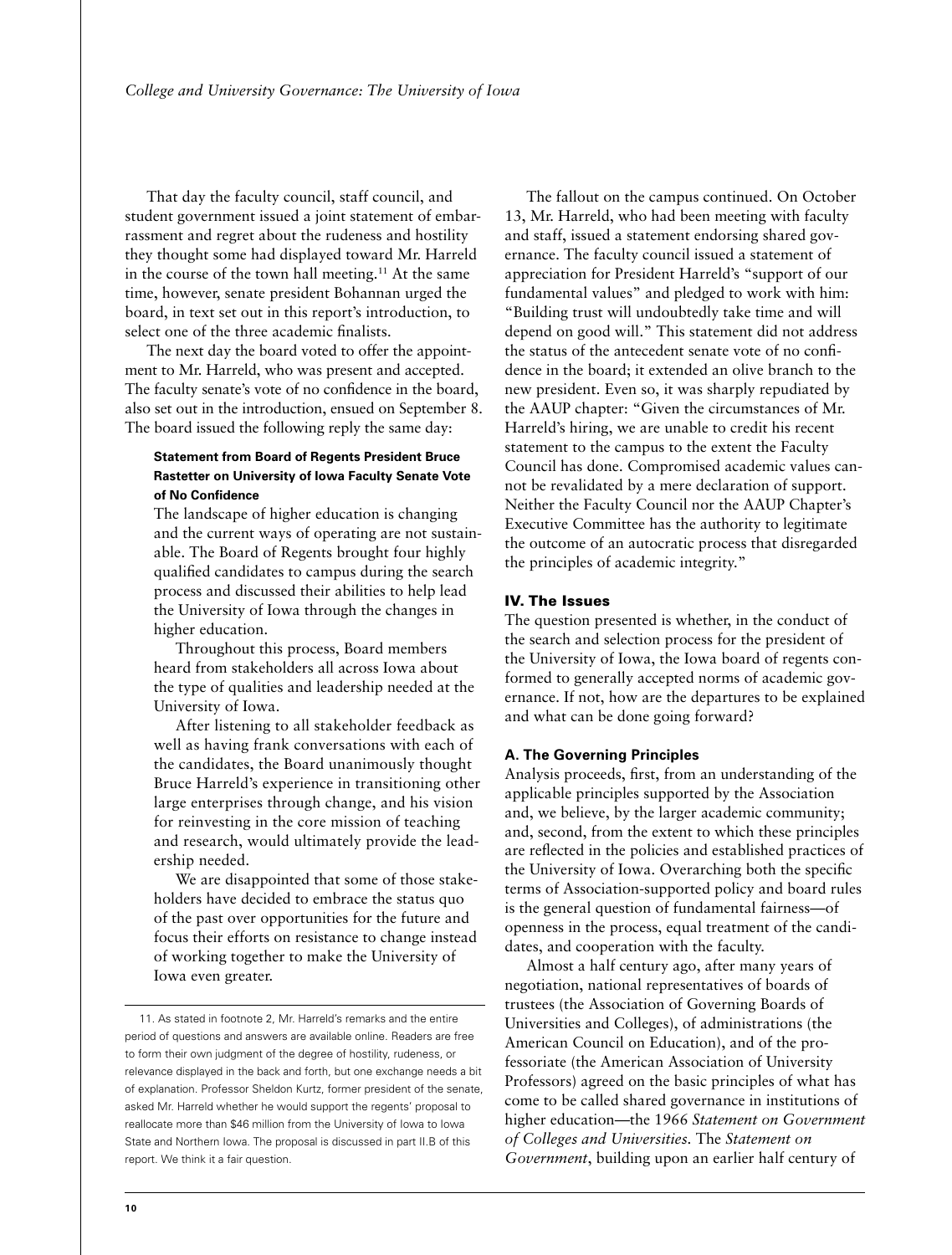thought and of experience, conceives of these three components of the institution as interdependent, with each having primacy in its respective zone of expertise and authority, but with some areas reserved expressly for joint decision making. One such area is salient here: "Joint effort of a most critical kind must be taken when an institution chooses a new president. The selection of a chief administrative officer should follow upon a *cooperative search* by the governing board and the faculty, taking into consideration the opinions of others who are appropriately interested. . . . The president's dual role requires an ability to interpret to board and faculty the educational views and concepts of institutional government of the other. The president should have the confidence of the board and the faculty." (Emphasis added.)

Over thirty years ago, in the *Statement on Faculty Participation in the Selection, Evaluation, and Retention of Administrators*, the Association refined what such a "cooperative search" entailed. The *Statement on Faculty Participation* emphasizes the "primary role of faculty *and* board in the search for a president" (emphasis added). It recognizes that a presidential search can be conducted by a faculty through a body independent of the board even as the board, as a body, has a cooperative role in the process. Such had long been the presidential search process at the University of Iowa: searches had been conducted by bodies in which the faculty had majority representation; their nominees were presented to the board, none of whose members served on the search committee. As faculty members with whom we spoke pointed out, that was the process that brought a series of distinguished and effective administrators to the presidency: James O. Freedman (1982–87), later president of Dartmouth College; Hunter R. Rawlings III (1988–95), later president of Cornell University and of the Association of American Universities; Mary Sue Coleman (1995– 2002), later president of the University of Michigan and of the Association of American Universities; and David J. Skorton (2002–06), later president of Cornell and now secretary of the Smithsonian Institution.

The *Statement on Faculty Participation in the Selection, Evaluation, and Retention of Administrators*  recognizes, however, that a presidential search can also be conducted by a faculty and governing board jointly. In that case, the statement provides that the rules governing the search "should be arrived at jointly" and that the search committee as a whole should determine "the size of the majority that will be controlling on making an appointment."

In contrast, the policy manual of the Iowa board of regents vests overall control of the presidential process in the board: "All rules, procedures, and policies regarding the search, including, but not limited to, the role, composition, and appointment of a search committee, the time schedule for the search, and the use of consultants shall be established by" the board (*Board of Regents, State of Iowa, Policy Manual*, 4.04.A). The search process, however, "shall provide for . . . [p]articipation by institutional constituencies, *specifically including the faculty*, with respect to the criteria to be used in the selection process and *in review of the final candidate* for institutional head" (4.04.A.2; emphasis added).

Board rule 4.04.A does not provide expressly for procedures in conformity with the two AAUP statements cited. Neither is adherence precluded. Prior searches were in complete conformity with Association standards, with outcomes any objective observer would have to conclude were successful. Against this background we turn to the questions before us.

#### **B. Conformity of the Search with Academic Norms**

The record largely speaks for itself, but it is subject to two different readings. One view, which a faculty member on the search committee put to us, is this: the search process was fair; the selection was not. The search committee included faculty members who were vetted with the chair of the faculty's Committee on the Selection of Central Academic Officials, as the rules at the University of Iowa required. Indeed, faculty representation was enlarged at the request of the president of the faculty senate. The committee as a whole deliberated and achieved a sense of the search committee as a whole, if not a consensus, on the qualifications for the office. The committee decided not automatically to exclude nontraditional candidates, that is, people from the business world.12 All members of the search committee, including the faculty members on it, were free to use their networks for identifying potential candidates and to interest potential candidates in applying. The semifinalists were vetted with the committee as a whole, as were the finalists settled upon after the airport interviews,

<sup>12.</sup> We note that appointment from the business world is scarcely uncommon. See, for example, Bryan Cook, *The American College President Study: Key Findings and Takeaways* (Washington, DC: American Council on Education, 2012). This survey, however, does not indicate whether appointees from the business world had had previous significant academic experience.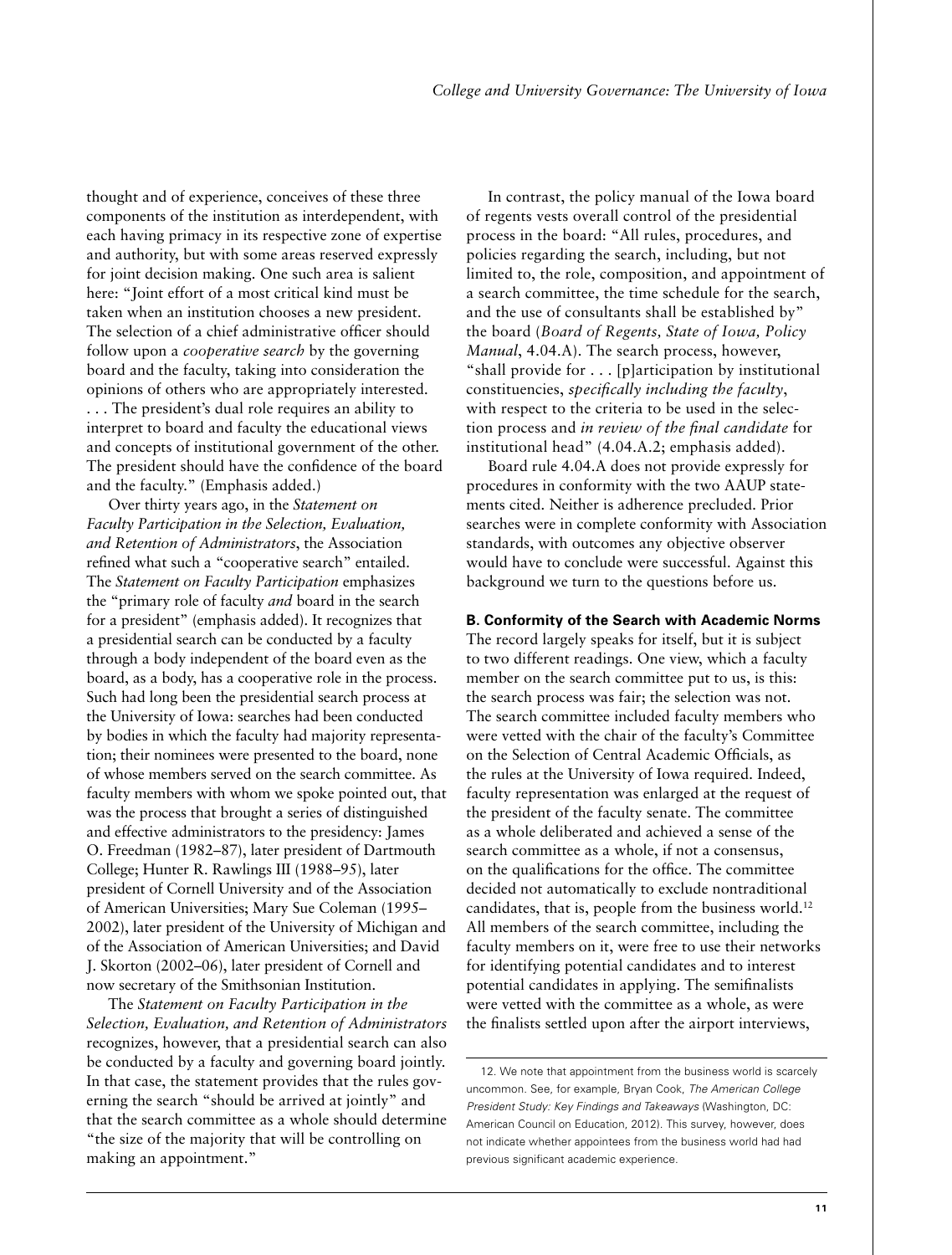although no votes were taken. At that point, however, the peremptory disbanding of the search committee prevented the faculty from performing any further role in the selection of the appointee, either through their representatives on the committee or through the senate. At that point, the board dispensed with its cooperative relationship with the faculty and disregarded its own policy manual, which states that the faculty "specifically" be included "*in review of the final candidate*." In other words, the board constructed the process in an attempt to preclude any meaningful faculty role in the selection of the final candidate. At that sole but crucial point, the board treated the faculty as irrelevant.

We have laid out the case for one alternative offered to us: of a fair search in which the faculty's role was respected, followed by a selection process in which the faculty's voice was silenced and, when exercised, disregarded. But others have offered another, darker, view. To them, the process was tainted from the start; the result was foreordained. They point to the following.

First, contrary to the long-standing tradition at the University of Iowa of regental nonparticipation on presidential search committees and despite the "notorious debacle" in its departure from that practice in 2006, the board structured a search process that directly involved the board's leadership and reduced the faculty's representation to a minority. The board's concession to senate president Thomas, increasing the number of faculty representatives by two, was, in practical terms, meaningless.

Second, the board leadership and those allied with it pressed and pressed hard to ensure that people from the business world who lacked any significant experience in academic administration, euphemistically and artfully caught up in the catchword "diversity," would be included in the pool of candidates.

Third, Mr. Rastetter and others with contacts in the business world worked rather hard to turn up such candidates. When Mr. Harreld was identified as meeting their desiderata, they strove to get him into the pool of finalists: he was importuned by a powerful donor and longtime friend who was on the search committee; he met privately with the chair of the committee and president of the board; the chair invited him to give a speech on campus and to have lunch with two other search committee members; four regents met privately with him, one of them then urging him to apply in effusive terms; and a conversation with the governor was arranged for him.

Fourth, when Mr. Harreld agreed to be considered a candidate, he was immediately placed on the short list of semifinalists, despite the fact that what was before the search committee was nothing more than a sparse résumé—no statement of goals or reasons for applying, no references, no dossier of reputation or accomplishment. In contrast to the other candidates the committee considered, all that was before the committee was a two-and-a-half-page résumé and the vocal support of key players who saw in him the transformative leader from the business world they wanted.

When he became a semifinalist, on or about August 4, the decision had already been made. Tellingly, though faculty input was, contrary to the board's desires, to be given to the board on September 2, Mr. Harreld was present in Iowa the very next day when the appointment was announced and the letter of appointment executed.

In weighing which scenario is the more persuasive, we must acknowledge that the refusal of Mr. Rastetter, Dr. Mulholland, and Professor Robillard to meet with us means that our conclusion necessarily rests only on circumstantial evidence. As Henry David Thoreau wrote in his journal on November 11, 1850, however: "Some circumstantial evidence is very strong, as when you find a trout in the milk."

We are persuaded that the search was structured and engineered by the regents' leadership from the outset to identify a figure from the business world congenial to its image of "transformative leadership." Once such a person was identified, the rest of what followed was only an illusion of an open, honest search.

#### **C. Search for an Explanation**

We have tried to come to grips with what motivated the board's leadership to act as it did. Absent any discussion with the board's leadership, we must rely on public pronouncements.

The board's leadership has consistently depicted higher education as in crisis. "Crisis necessitates change," Regent Andringa e-mailed Mr. Harreld. "Higher education in the United States is at a crossroads," Mr. Rastetter said in a press statement. "The landscape of higher education is changing," opined the board's statement in response to the vote of no confidence. "The current ways of operating are not sustainable." "Today's higher education landscape requires a creative and transformative thinker with good leadership and management skills," Mr. Stead was quoted as saying. Nor should it escape attention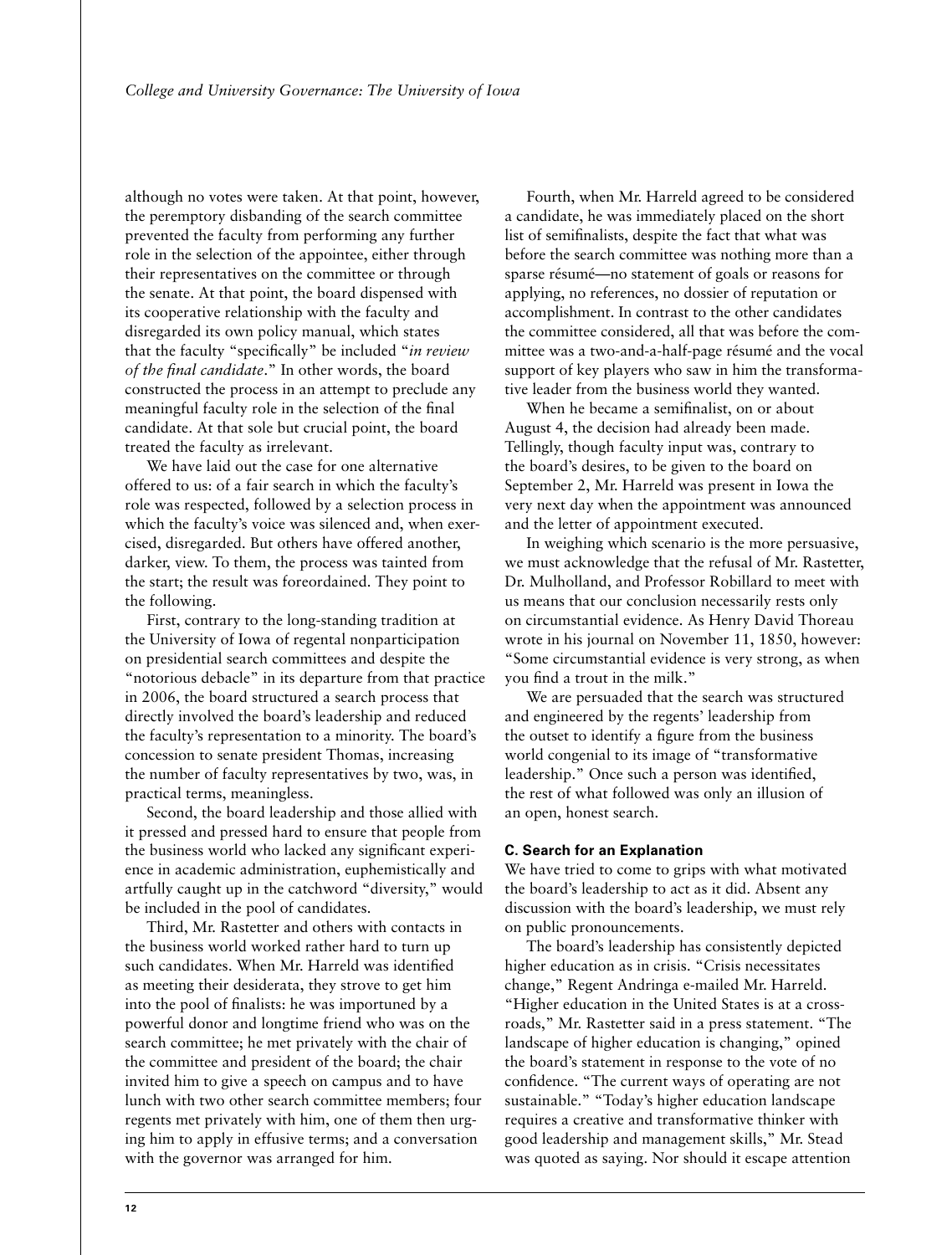that the job description posted for the search was headed "Moving Beyond: Creating the Future through Transformative Leadership."

Two questions rather quickly emerge. First, what is the nature of the crisis that so urgently requires transformative leadership? Second, what is "transformative leadership"?

When one examines the statements made by the regents and their supporters, one learns at once what the crisis is: declining legislative support for public research universities, which the regents' budget proposal for the University of Iowa would have exacerbated; declining rates of successful undergraduate completion; increasing competition for external support for basic research, especially from the federal government; and, perhaps, the need to marshal intellectual and financial resources to anticipate and deal with emerging societal problems. One finds scant acknowledgment of the latter in the board's pronouncements, but one gleans a hint of it in President Harreld's statement that "higher education stands at the threshold of changes driven by increased competition, rapid technology shifts, and questions about its values."

These are serious matters. They require serious, thoughtful address; and they are being addressed, seriously and thoughtfully, by faculties, administrators, and governing boards across the country. Contrary to the board of regents' assumption that the faculty's rejection of Mr. Harreld was a vote for the status quo, higher education in the United States has never been a static enterprise.13 We need only note the history of the University of Iowa, briefly mentioned earlier in this report, to illustrate that point.

Instead of reasoned engagement with the faculty of the University of Iowa, the regents' reiteration of a claim of extreme urgency—for what else does the word "crisis" mean?—was deployed to give it license to appoint a "transformative" leader from the business world, a person cast in a mold they found more congenial than that of an experienced academic leader. This action bears an eerie similarity to the abortive

attempt by the Board of Visitors of the University of Virginia to remove its president in 2012. There too the governing board derived largely from the world of medium-sized business enterprise. There too the board's members held appointment out of political favor. In that case, they sought to remove an academic leader for want of "boldness," for lack of pace in effecting "transformative change." There, as here, when one sought to learn in what way change was conceived or transformative leadership found so lacking that the faculty's role should be obviated, one found the cupboard bare.<sup>14</sup> There, as here, what was presented was, at bottom, nothing more or less than a crude exercise of naked power.

We return, then, to the board's reply to the senate's vote of no confidence to see if "transformative leadership" means something more than the empty catchphrase it appears to be: "After listening to all stakeholder feedback as well as having frank conversations with each of the candidates, the Board unanimously thought Bruce Harreld's experience in transitioning other large enterprises through change, and his vision for reinvesting in the core mission of teaching and research, would ultimately provide the leadership needed."

Two observations are in order. The first is factual. The board's predicate, that Mr. Harreld presented a vision of change that the faculty rejected, choosing instead the status quo, is risible. It would have the reader believe that between June 2015, when he was first contacted, and September 3, 2015, when he was appointed, Mr. Harreld—who knew rather little about higher education and nothing about the University of Iowa—formed and articulated a transformative vision for the university. With disarming good humor, Mr. Harreld's public remarks since his appointment have been quite to the contrary. He has made it abundantly clear that he is in the process of learning about the institution over which he now presides and learning more as well about the world in which it resides.

The second observation is conceptual. The regents' statement conceives of the faculty of the University of Iowa as mere stakeholders from whom the board had gotten adequate "feedback." The faculty was heard, even if the board did not want to listen, and that was enough. It fell to the regents to transform the

<sup>13.</sup> We forebear to encumber this report with citation to the wealth of studies and reports documenting how radically American higher education has changed: from the colonial college of the eighteenth century to the research university built upon the German model in the late nineteenth century to the "multiversity" (to use Clark Kerr's awkward phrase) of the mid-twentieth century to the strains of "rising student consumerism," as David Riesman put it in 1980, and so on to today. One simply cannot put one's foot twice in the same stream of higher education, and no one in the field is so foolish as to think otherwise.

<sup>14. &</sup>quot;College and University Governance: The University of Virginia Governing Board's Attempt to Remove the President," *Bulletin of the American Association of University Professors* (special issue of *Academe*), July–August 2013, 40–60.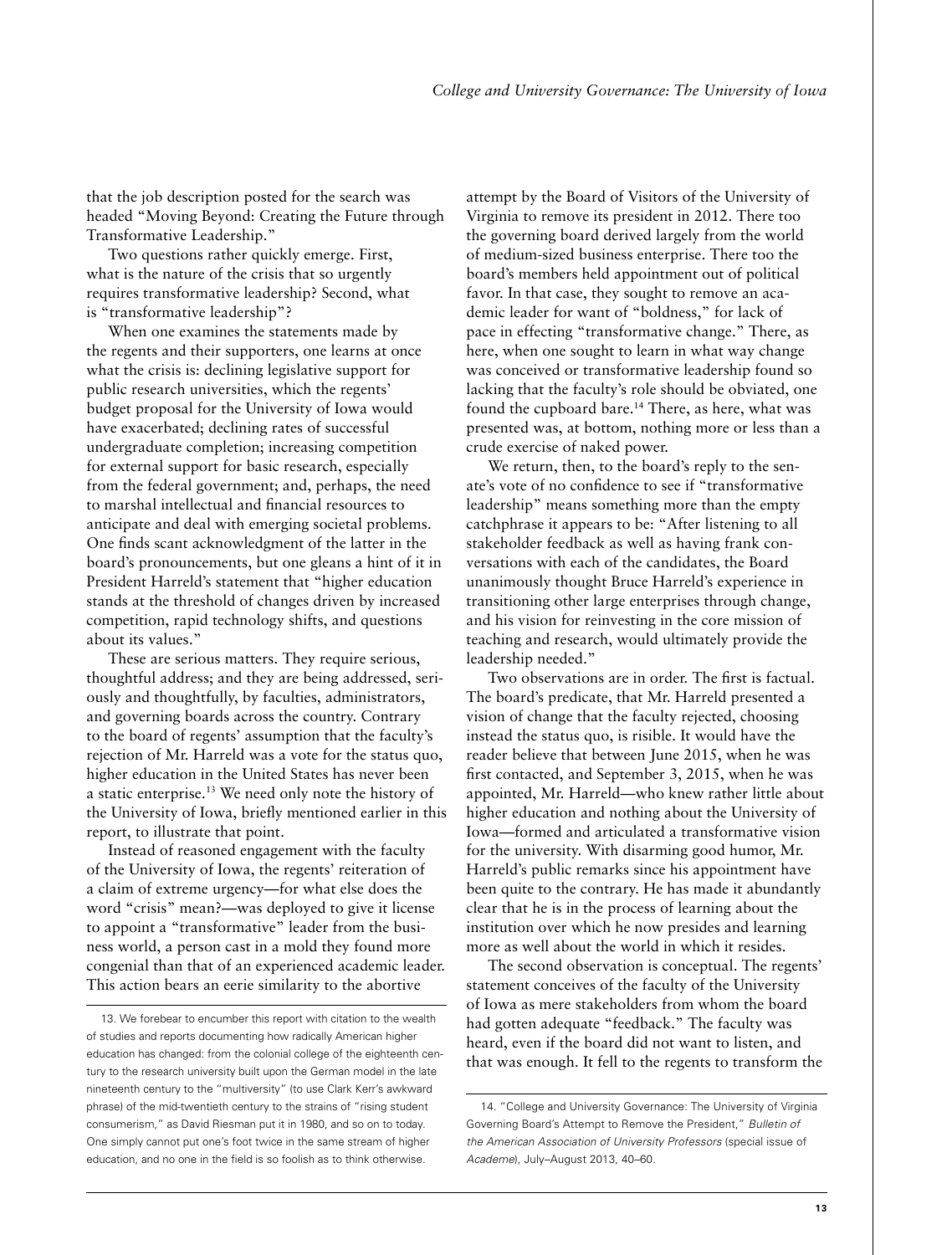University of Iowa through a president of its preference against the retrograde impulses of a faculty wedded to the past.

We think this a fair characterization of the board's statement. It rests on no evidence of an intransigent faculty's resistance to needful change.15 It does rest on a fundamental misconception of the faculty role.

A university, no less than a corporation, has "stakeholders." In contrast to the shareholder value theory of the profit-making corporation, which conceives of it as having no responsibilities beyond the maximization of return to its stockholders, the board's reference is to a contrasting notion of corporate social responsibility. The corporation has obligations to its suppliers, lenders, and employees, even to the community in which it is situated. It should hear their views and take their needs into account in making decisions that affect them, sometimes vitally.

This view of corporate responsibility is quite progressive. But it has no application to the faculty of a university. The faculty is not a set of stakeholders, akin to customers and suppliers; it is a component of the enterprise. A century ago, the Association's founding 1915 *Declaration of Principles on Academic Freedom and Academic Tenure* put it this way: "A university is a great and indispensable organ of the higher life of a civilized community, in the work of which the trustees hold an essential and highly honorable place, but in which the faculties hold *an independent place*, with quite *equal* responsibilities—and in relation to purely scientific and educational questions, the primary responsibility" (emphasis added). Whence the joint or cooperative role of the faculty with the board in the matter of presidential selection called for in the *Statement on Government*.

The board's contrary conception is captured in a statement President Pro Tem Mulholland made to the press at the time of the Harreld appointment: "We honor the shared governance of the university faculty," she said, "but shared governance is really different from shared decision making."

# IV. Summing Up: The Present and Future

The faculty senate's vote of no confidence in the board of regents of the state of Iowa rested on the conclusion that the board had shown "blatant disregard for the shared nature of university governance." That conclusion is inescapable. But, sadly, there is more. The board acted throughout in bad faith, and not toward the faculty alone. The board allowed prominent administrators from major institutions of higher education to believe they were participating as candidates in an honest, open search when the process in actuality was being manipulated to reach a foreordained result. It is difficult to see how anyone of intelligence and probity would permit himself or herself to be considered for a future presidency in Iowa. In this, the board has done serious disservice to the people of the state as well as the institutions to which it owes the highest standard of care.

The question remains: what can be done going forward? This breaks down into two separate questions: the first concerns the president; the second concerns the troubled relationship between the faculty and the board.

#### **A. The President**

We understand the lingering suspicion and even anger that surrounds President Harreld, initially because of his decision to accept the appointment in the face of the faculty's overwhelming opposition and, later, because of his decision to take office on November 2, after all the circumstances of the appointment came to light. Nevertheless, for the present and foreseeable future, he is the president. He has acknowledged the steepness of the learning curve that confronts him; he has stated his embrace of shared governance; he has sought to reach out to the faculty for advice and assistance. We believe that it would better serve the interests of the faculty and the university to take him at his word, while also remaining vigilant and prepared to act to maintain academic integrity and shared governance. Only time will tell whether he will grow into the position and effectively defend the institution from the worst instincts of its present governing board. We are heartened by his response to our invitation for comment on a draft of this report. What he wrote, reproduced in full, was the following:

Thank you for sending me a copy of the ad hoc committee draft report "College and University Governance: The University of Iowa Governing Board's Selection of a President." I believe the discovery process was professionally executed and find the report to be accurate from my perspective. Thus, I have no comments to add to the draft report.

<sup>15.</sup> Interestingly, in one of President Harreld's interviews he stated a belief that his appointment was proactive, not reconstructive: that what the board, and especially its chair, saw in him was his work in the business world making sure successful companies did not become somnolent.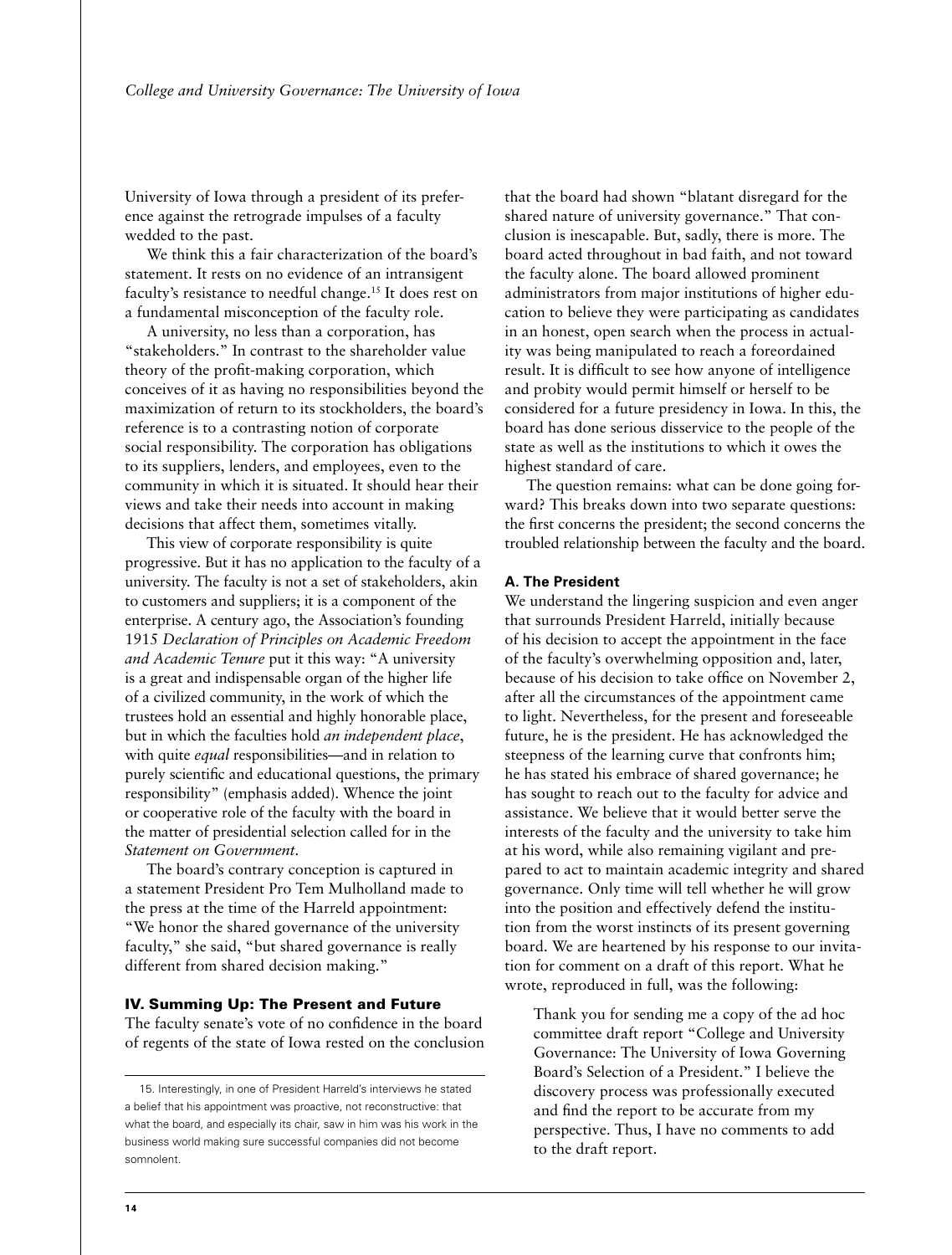As I move forward as the president of the University of Iowa, please know I will continue to respect and engage in the shared governance at this institution, as I pledged to do before assuming my duties and as I have done so far in my first weeks here.

The board of regents sent the following letter, also reproduced in full, cosigned by President Rastetter and President Pro Tem Mulholland:

The Board of Regents appreciates AAUP sharing its draft report regarding its visit to the University of Iowa campus on October 16 and 17.

We believe we ran a fair and transparent search process for president at the University of Iowa. Due to a matter of pending litigation, Board members and Board office staff have been advised by legal counsel to not provide additional comment.

#### **B. The Faculty and the Board of Regents**

Prior to the presidential appointment, the faculty senate leadership had urged a posture of good will and confidence-building toward the board as it has toward the president. But we think the cases to be different. The president has manifested a reciprocal desire. The record of the regents' actions evidences no similar desire to treat the faculty in a spirit of comity. One simply cannot build trust and confidence with those who are disinclined to reciprocate. The ad hoc committee thus believes that the senate's September 8, 2015, vote of no confidence in the board was and remains entirely justified.

The relationship between the faculty and the board has been marked by conflict for a decade. Indeed, the current relationship is disturbingly similar to that described by Professor Sheldon Kurtz in an address to the senate in the wake of the 2006 failed presidential search.16 Several people with whom we spoke essayed the possibility of structural change. Perhaps the board should be elected? Perhaps some intermediary could be interposed? Perhaps the Higher Learning Commission, the University of Iowa's regional accrediting agency, could intercede, as did the Southern Association of Colleges and Schools at the University of Virginia?17 Perhaps there ought to be three boards

now that the three universities under this present board are so openly competing with one another for its favor and for resources? The latter might hold some promise, if those on the future board held themselves to a high standard of stewardship. And there's the rub. Although the law requires that regents be "fit" for office, the means of ensuring fitness are and will remain political.

As the events at the University of Virginia and elsewhere have indicated, there may well be an emerging crisis in American public higher education.<sup>18</sup> The crisis is occasioned by headstrong, thoughtless action by politically appointed regents who lack any respect for the faculties of the institutions over which they preside. The remedy, so long as these institutions remain under public control, must be found in an informed public opinion, in the expression of the public's sense that such actions by members of a governing board not only undermine the ideals and purposes of the university but also affront the citizenry the board ostensibly serves.<sup>19</sup>

#### *////////////////////////////////////////////////////////////////////////////////////////*

#### **MATTHEW W. FINKIN** (Law) University of Illinois at Urbana-Champaign, chair

**MICHAEL DECESARE** (Sociology) Merrimack College

#### *Investigating Committee*

The Committee on College and University Governance has by vote authorized publication of this report on the AAUP website and in the *Bulletin of the American Association of University Professors*.

17. In contrast to the Southern Association's response to what happened at the University of Virginia, however, the silence of the Higher Learning Commission has been deafening.

18. As we write this report, faculties are questioning or objecting to presidential search processes at the University of North Carolina, Miami University (Ohio), and Eastern Michigan University.

19. As stated in this report's introduction, the AAUP's executive director responded to the local chapter's request for assistance by sending the authors to the University of Iowa as a "consultative committee." Upon receiving and examining a draft report submitted by the consultants in November, she determined that the situation they encountered and the issues that were raised required formal Association investigation. She accordingly asked the authors of the report to continue with the case, henceforth as its ad hoc investigating committee.

<sup>16.</sup> Professor Kurtz's remarks, which he delivered in his role as president of the senate ahead of that body's vote of no confidence in the board, are available at [http://aaup.org.uiowa.edu/files/aaup.org.uiowa](http://aaup.org.uiowa.edu/files/aaup.org.uiowa.edu/files/stmnt_by_sheldon_kurtz_dec2006.pdf) [.edu/files/stmnt\\_by\\_sheldon\\_kurtz\\_dec2006.pdf.](http://aaup.org.uiowa.edu/files/aaup.org.uiowa.edu/files/stmnt_by_sheldon_kurtz_dec2006.pdf)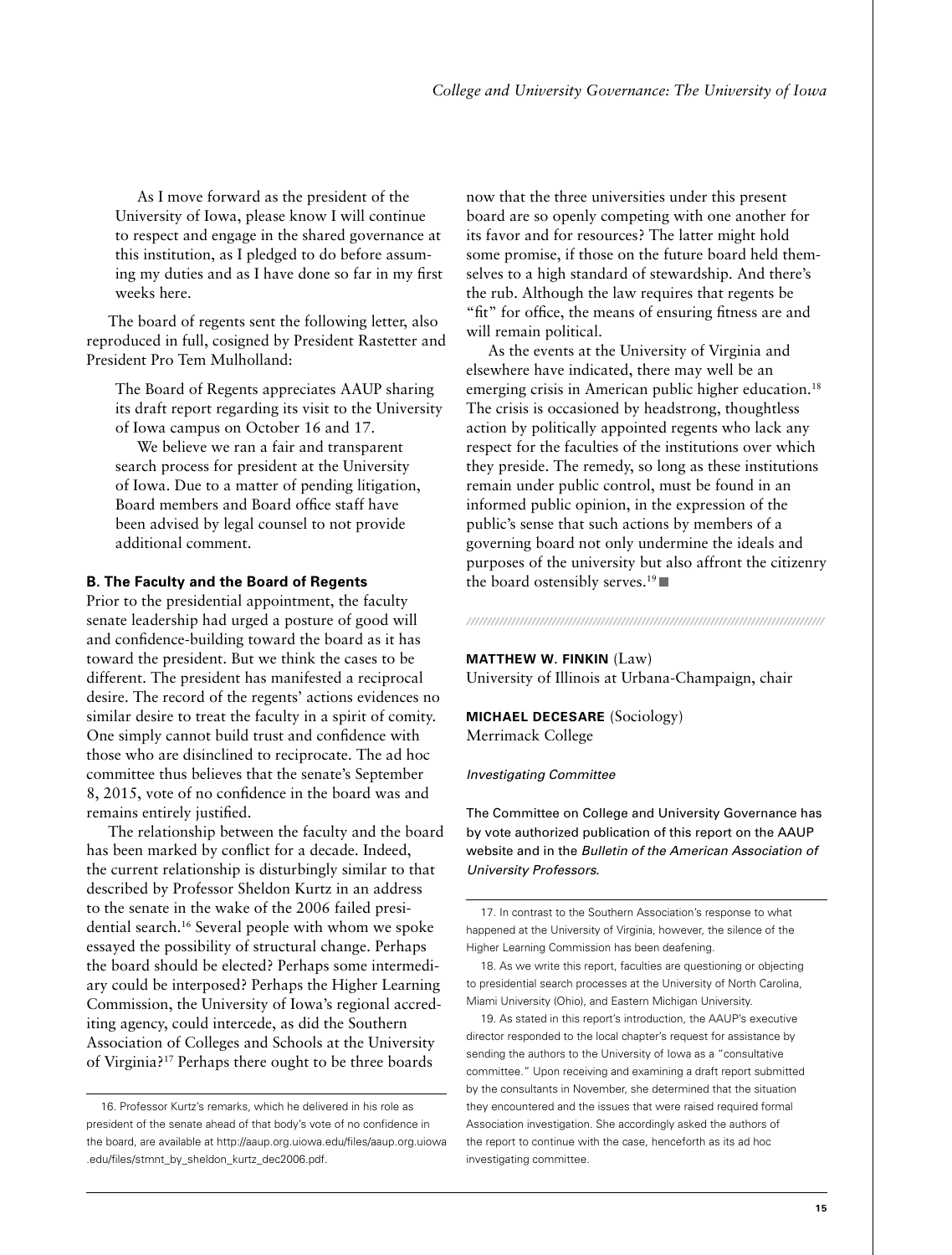Chair: **MICHAEL DECESARE**\* (Sociology), Merrimack College

Members: **CHARLES A. BAKER** (French and Film), College of the Holy Cross; **LINDA L. CARROLL (**Italian), Tulane University; **GEORGE COHEN** (Law), University of Virginia; **RUBEN GARCIA** (Law), University of Nevada–Las Vegas; **MICHAEL HARKINS** (History), Harper College; **JEANNETTE KINDRED** (Communications), Eastern

Michigan University; **DUANE STORTI** (Mechanical Engineering), University of Washington; **RUDY H. FICHTENBAUM** (Economics), Wright State University, *ex officio*; **KATHERINE MORRISON** (Community Health and Wellness), Curry College, *liaison from the AAUP-CBC*; **BRIAN TURNER** (Political Science), Randolph-Macon College, *liaison from the Assembly of State Conferences*

\*The chair did not participate in the discussion or the vote.

*//////////////////////////////////////////////////////////////////////////////////////////////////////////////////////////////////////////////////////////////////////////////////////*

# Appendix A

# Letter from President Pro Tem Mulholland to the AAUP staff

September 29, 2015

Dear Mr. Kurland:

I write in regards to your letter of September 29 notifying the Board of Regents and the University of Iowa of a request that the American Association of University Professors take official interest in the Board of Regents' recent hiring of University of Iowa President Elect Bruce Harreld. According to your letter, you have decided to act on this request by sending a team of consultants to the University of Iowa to conduct interviews with various constituents prior to issuing written findings and recommendations. Unfortunately, your letter fails to identify with any level of specificity the issues or scope of your investigation.

The Board of Regents appreciates AAUP's notification of its intent to visit campus on October 16 and 17. Due to a matter of pending litigation involving the recent search for the University of Iowa President, Board members and Board office staff have been advised by legal counsel to not participate in interviews or the investigatory process at this time.

Sincerely, Katie Mulholland, Ed.D. President Pro Tem

Cc: Board of Regents Dr. Robert Donley, Executive Director Dr. Robillard, Interim President